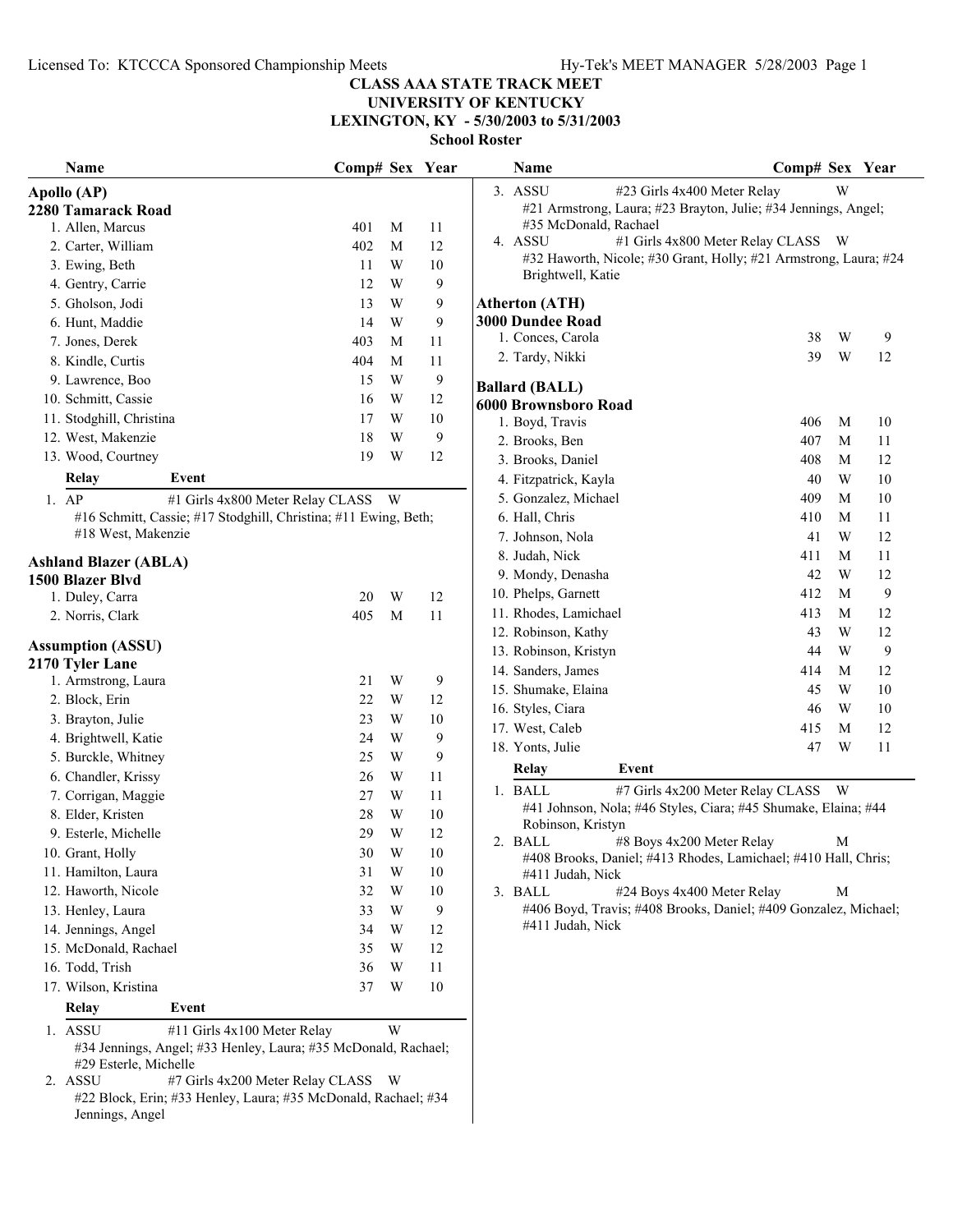**LEXINGTON, KY - 5/30/2003 to 5/31/2003**

|                        | Name                                                |                                                                 | Comp# Sex Year |   |    |
|------------------------|-----------------------------------------------------|-----------------------------------------------------------------|----------------|---|----|
|                        | <b>Barren County (BARR)</b>                         |                                                                 |                |   |    |
|                        | 507 Trojan Trail Road                               |                                                                 |                |   |    |
|                        | 1. Adams, Amanda                                    |                                                                 | 48             | W | 12 |
|                        | 2. Adwell, Lacey                                    |                                                                 | 49             | W | 8  |
|                        | 3. Barlow, Patrika                                  |                                                                 | 50             | W | 11 |
|                        | 4. Beals, Kateland                                  |                                                                 | 51             | W | 11 |
|                        | 5. Bradshaw, Chelsie                                |                                                                 | 52             | W | 9  |
|                        | 6. Corbin, Jonathan                                 |                                                                 | 416            | М | 10 |
|                        | 7. Jolly, Ashley                                    |                                                                 | 53             | W | 10 |
|                        | 8. Kelley, Brittany                                 |                                                                 | 54             | W | 11 |
|                        | 9. King, Jessica                                    |                                                                 | 55             | W | 7  |
|                        | 10. Leonard, Luke                                   |                                                                 | 417            | М | 12 |
|                        | 11. Smith, Charlie                                  |                                                                 | 418            | М | 10 |
|                        | 12. Thomerson, Natalie                              |                                                                 | 56             | W | 10 |
|                        | 13. Watkins, Holly                                  |                                                                 | 57             | W | 11 |
|                        | Relay                                               | Event                                                           |                |   |    |
|                        | 1. BARR                                             | #23 Girls 4x400 Meter Relay                                     |                | W |    |
|                        |                                                     | #51 Beals, Kateland; #55 King, Jessica; #57 Watkins, Holly; #54 |                |   |    |
|                        | Kelley, Brittany                                    |                                                                 |                |   |    |
| $\mathfrak{2}_{\cdot}$ | <b>BARR</b>                                         | #1 Girls 4x800 Meter Relay CLASS                                |                | W |    |
|                        | #54 Kelley, Brittany                                | #48 Adams, Amanda; #57 Watkins, Holly; #52 Bradshaw, Chelsie;   |                |   |    |
|                        |                                                     |                                                                 |                |   |    |
|                        | <b>Boone County (BOCO)</b>                          |                                                                 |                |   |    |
|                        | <b>7056 Burlington Pike</b>                         |                                                                 |                |   |    |
|                        | 1. Brown, James                                     |                                                                 | 419            | М | 12 |
|                        | 2. Dowell, Jamal                                    |                                                                 | 420            | М | 11 |
|                        | 3. Esparza, Cody                                    |                                                                 | 421            | М | 12 |
|                        | 4. Floyd, Chase                                     |                                                                 | 422            | М | 11 |
|                        | 5. LaRue, Daryl                                     |                                                                 | 423            | М | 12 |
|                        | 6. Lindeman, Danielle                               |                                                                 | 58             | W | 12 |
|                        | 7. Meeks, Quron                                     |                                                                 | 424            | М | 10 |
|                        | 8. Whalen, Krista                                   |                                                                 | 59             | W | 11 |
|                        | Relay                                               | Event                                                           |                |   |    |
| 1.                     | <b>BOCO</b>                                         | #8 Boys 4x200 Meter Relay                                       |                | М |    |
|                        | Meeks, Quron                                        | #419 Brown, James; #423 LaRue, Daryl; #420 Dowell, Jamal; #424  |                |   |    |
|                        |                                                     |                                                                 |                |   |    |
|                        | <b>Bowling Green (BOWL)</b>                         |                                                                 |                |   |    |
|                        | 1801 Rockingham Lane                                |                                                                 |                |   |    |
|                        | 1. Gatewood, Teianka                                |                                                                 | 425            | М | 11 |
|                        | 2. Turley, Jordan                                   |                                                                 | 426            | М | 9  |
|                        | <b>Boyd County (BOYD)</b>                           |                                                                 |                |   |    |
|                        | 12307 Midland Trail Road                            |                                                                 |                |   |    |
|                        | 1. Bowling, Jeff                                    |                                                                 | 427            | М | 9  |
|                        | 2. Tackett, Alayna                                  |                                                                 | 60             | W | 10 |
|                        |                                                     |                                                                 |                |   |    |
|                        | <b>Bryan Station (BRST)</b><br>1866 Edgeworth Drive |                                                                 |                |   |    |
|                        | 1. Andrew, Jamaun                                   |                                                                 | 428            | М | 10 |
|                        | 2. Andrew, Sedrick                                  |                                                                 | 429            | М | 12 |
|                        | 3. Baffour, Tony                                    |                                                                 | 430            | М | 10 |
|                        | 4. Bond, Darryl                                     |                                                                 | 431            | М | 12 |
|                        |                                                     |                                                                 |                |   |    |

| Name                                                            | Comp# Sex Year |    |    | Name                                                         | Comp# Sex Year |   |    |
|-----------------------------------------------------------------|----------------|----|----|--------------------------------------------------------------|----------------|---|----|
| n County (BARR)                                                 |                |    |    | 5. Broadus, Tonisha                                          | 61             | W | 9  |
| rojan Trail Road                                                |                |    |    | 6. Brooks, Darryl                                            | 432            | M | 12 |
| Adams, Amanda                                                   | 48             | W  | 12 | 7. Brown, DeJuan                                             | 433            | M | 11 |
| Adwell, Lacey                                                   | 49             | W  | 8  | 8. Gillis, Markeith                                          | 434            | M | 12 |
| Barlow, Patrika                                                 | 50             | W  | 11 | 9. Moment, Billy                                             | 435            | M | 11 |
| Beals, Kateland                                                 | 51             | W  | 11 | 10. Moment, Brandon                                          | 436            | M | 10 |
| Bradshaw, Chelsie                                               | 52             | W  | 9  | 11. Morton, Robin                                            | 437            | M | 11 |
| Corbin, Jonathan                                                | 416            | М  | 10 | 12. Morton, Stephen                                          | 438            | M | 9  |
| Jolly, Ashley                                                   | 53             | W  | 10 | 13. Santiago, Antonio                                        | 439            | M | 11 |
| Kelley, Brittany                                                | 54             | W  | 11 | 14. Seals, Chris                                             | 440            | M | 11 |
| King, Jessica                                                   | 55             | W  | 7  | Relay<br>Event                                               |                |   |    |
| Leonard, Luke                                                   | 417            | М  | 12 | 1. BRST<br>#12 Boys 4x100 Meter Relay                        |                | M |    |
| Smith, Charlie                                                  | 418            | M  | 10 | #440 Seals, Chris; #437 Morton, Robin; #438 Morton, Stephen; |                |   |    |
| Thomerson, Natalie                                              | 56             | W  | 10 | #428 Andrew, Jamaun                                          |                |   |    |
| Watkins, Holly                                                  | 57             | W  | 11 | 2. BRST<br>#8 Boys 4x200 Meter Relay                         |                | M |    |
| Relay<br>Event                                                  |                |    |    | #437 Morton, Robin; #438 Morton, Stephen; #440 Seals, Chris; |                |   |    |
| <b>BARR</b><br>#23 Girls 4x400 Meter Relay                      |                | W  |    | #428 Andrew, Jamaun                                          |                |   |    |
| #51 Beals, Kateland; #55 King, Jessica; #57 Watkins, Holly; #54 |                |    |    | 3. BRST<br>#24 Boys 4x400 Meter Relay                        |                | M |    |
| Kelley, Brittany                                                |                |    |    | #439 Santiago, Antonio; #436 Moment, Brandon; #435 Moment,   |                |   |    |
| BARR<br>#1 Girls 4x800 Meter Relay CLASS W                      |                |    |    | Billy; #438 Morton, Stephen                                  |                |   |    |
| #48 Adams, Amanda; #57 Watkins, Holly; #52 Bradshaw, Chelsie;   |                |    |    | <b>Butler (BUTL)</b>                                         |                |   |    |
| #54 Kelley, Brittany                                            |                |    |    | 2222 Crums Lane                                              |                |   |    |
| e County (BOCO)                                                 |                |    |    | 1. Brown, Asia                                               | 62             | W | 11 |
| <b>Burlington Pike</b>                                          |                |    |    | 2. Buckman, Jacob                                            | 441            | M | 12 |
| Brown, James                                                    | 419            | M  | 12 | <b>Calloway County (CALL)</b>                                |                |   |    |
| Dowell, Jamal                                                   | 420            | М  | 11 | 2108 College Farm Road                                       |                |   |    |
| Esparza, Cody                                                   | 421            | М  | 12 | 1. Covington, Sean                                           | 442            | M | 11 |
| Floyd, Chase                                                    | 422            | М  | 11 | 2. Dial, Shameka                                             | 63             | W | 11 |
| LaRue, Daryl                                                    | 423            | М  | 12 |                                                              |                |   |    |
| Lindeman, Danielle                                              | 58             | W  | 12 |                                                              |                |   |    |
| Meeks, Quron                                                    | 424            | М  | 10 |                                                              |                |   |    |
| Whalen, Krista                                                  | 59             | W  | 11 |                                                              |                |   |    |
| Relay<br>Event                                                  |                |    |    |                                                              |                |   |    |
| <b>BOCO</b><br>#8 Boys 4x200 Meter Relay                        |                | М  |    |                                                              |                |   |    |
| #419 Brown, James; #423 LaRue, Daryl; #420 Dowell, Jamal; #424  |                |    |    |                                                              |                |   |    |
| Meeks, Quron                                                    |                |    |    |                                                              |                |   |    |
|                                                                 |                |    |    |                                                              |                |   |    |
| ng Green (BOWL)<br>Rockingham Lane                              |                |    |    |                                                              |                |   |    |
| Gatewood, Teianka                                               | 425            | M  | 11 |                                                              |                |   |    |
| Turley, Jordan                                                  | 426            | M  | 9  |                                                              |                |   |    |
|                                                                 |                |    |    |                                                              |                |   |    |
| <b>County (BOYD)</b>                                            |                |    |    |                                                              |                |   |    |
| Midland Trail Road                                              |                |    |    |                                                              |                |   |    |
| Bowling, Jeff                                                   | 427            | M  | 9  |                                                              |                |   |    |
| Tackett Alayna                                                  | 60             | W. | 10 |                                                              |                |   |    |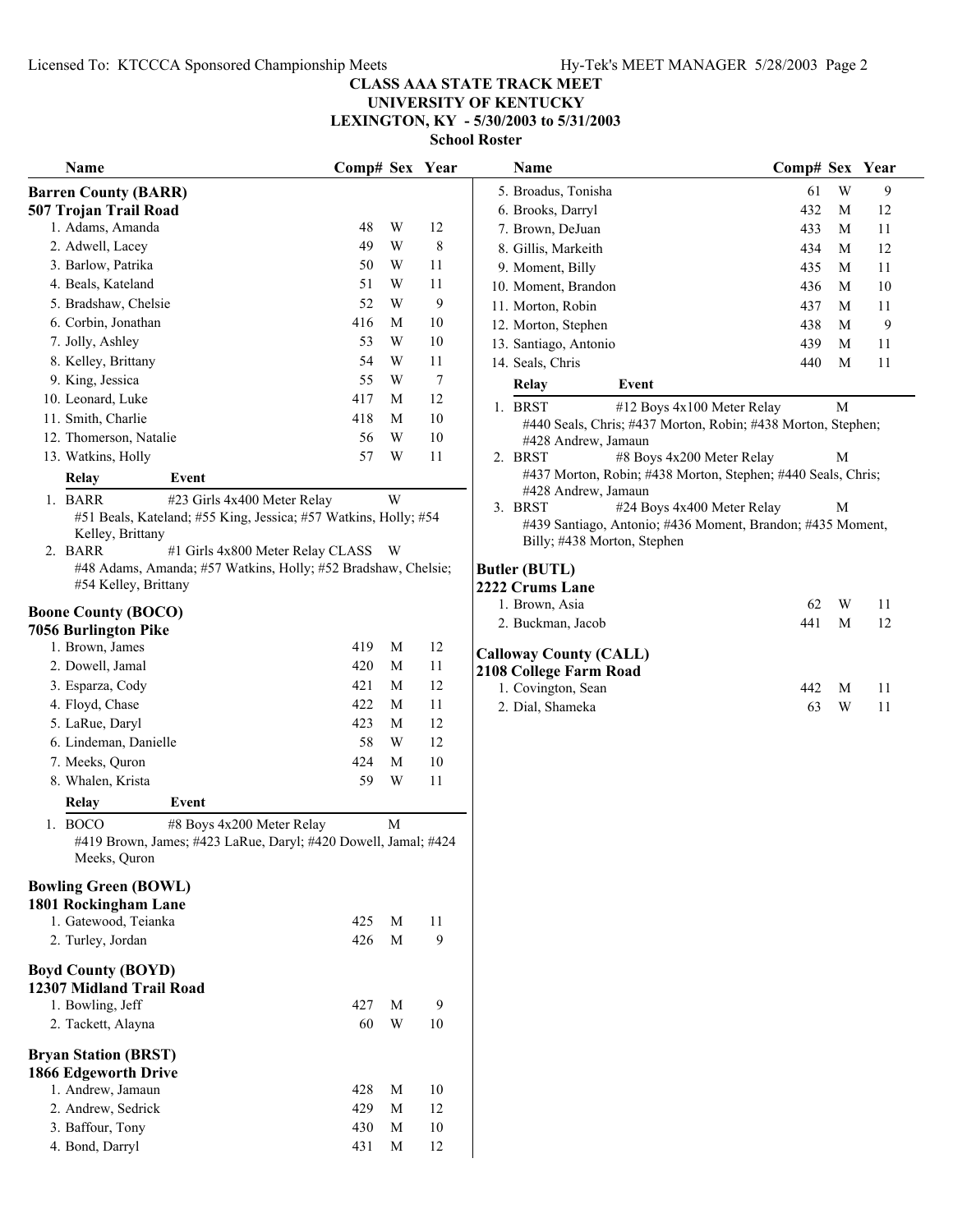# **UNIVERSITY OF KENTUCKY**

**LEXINGTON, KY - 5/30/2003 to 5/31/2003**

**School Roster**

|    | Name                                                         |                                                                                                | Comp# Sex |   | Year |
|----|--------------------------------------------------------------|------------------------------------------------------------------------------------------------|-----------|---|------|
|    | <b>Campbell County (CACO)</b><br><b>25 West Lickert Road</b> |                                                                                                |           |   |      |
|    | 1. Bankemper, Emily                                          |                                                                                                | 64        | W | 9    |
|    | 2. Beck, Sarah                                               |                                                                                                | 65        | W | 9    |
|    | 3. Boesch, Stephanie                                         |                                                                                                | 66        | W | 10   |
|    | 4. Bunting, Erin                                             |                                                                                                | 67        | W | 12   |
|    | 5. Hargett, Amberly                                          |                                                                                                | 68        | W | 10   |
|    | 6. Hater, Sara                                               |                                                                                                | 69        | W | 10   |
|    | 7. Mader, Mark                                               |                                                                                                | 443       | М | 12   |
|    | 8. Minch, Holly                                              |                                                                                                | 70        | W | 9    |
|    | 9. Rawe, Heidi                                               |                                                                                                | 71        | W | 10   |
|    | 10. Rawe, Meggy                                              |                                                                                                | 72        | W | 12   |
|    | 11. Riedinger, Jaye                                          |                                                                                                | 73        | W | 10   |
|    | 12. Ross, Whitney                                            |                                                                                                | 74        | W | 12   |
|    | 13. Wells, Shelley                                           |                                                                                                | 75        | W | 11   |
|    |                                                              |                                                                                                |           |   |      |
|    | Relay                                                        | Event                                                                                          |           |   |      |
|    | 1. CACO                                                      | #11 Girls 4x100 Meter Relay                                                                    |           | W |      |
|    | #66 Boesch, Stephanie                                        | #75 Wells, Shelley; #64 Bankemper, Emily; #68 Hargett, Amberly;                                |           |   |      |
|    | 2. CACO                                                      | #23 Girls 4x400 Meter Relay                                                                    |           | W |      |
|    |                                                              | #68 Hargett, Amberly; #74 Ross, Whitney; #66 Boesch, Stephanie;                                |           |   |      |
|    | #69 Hater, Sara                                              |                                                                                                |           |   |      |
|    | 3. CACO                                                      | #1 Girls 4x800 Meter Relay CLASS                                                               |           | W |      |
|    |                                                              | #69 Hater, Sara; #70 Minch, Holly; #73 Riedinger, Jaye; #67                                    |           |   |      |
|    | Bunting, Erin                                                |                                                                                                |           |   |      |
|    | <b>Central (CENT)</b>                                        |                                                                                                |           |   |      |
|    | <b>1130 WEST CHESTNUT STREET</b>                             |                                                                                                |           |   |      |
|    | 1. Anthony, Evette                                           |                                                                                                | 76        | W | 12   |
|    | 2. Belle, Brittany                                           |                                                                                                | 77        | W | 10   |
|    | 3. Chappell, Tenille                                         |                                                                                                | 78        | W | 11   |
|    | 4. Coleman, Sean                                             |                                                                                                | 444       | М | 11   |
|    | 5. Davies, Brittany                                          |                                                                                                | 79        | W | 9    |
|    | 6. Foster, Andre                                             |                                                                                                | 445       | М | 11   |
|    | 7. Frances, Rodney                                           |                                                                                                | 446       | М | 11   |
|    | 8. Fredericks, Corey                                         |                                                                                                | 447       | М | 11   |
|    | 9. Girton, Michael                                           |                                                                                                | 448       | М | 10   |
|    | 10. Goode, GabriellE                                         |                                                                                                | 80        | W | 9    |
|    | 11. Jones, Angel                                             |                                                                                                | 81        | W | 11   |
|    | 12. McClellon, Anne                                          |                                                                                                | 82        | W | 9    |
|    | 13. Peterson, Calvin                                         |                                                                                                | 449       | M | 12   |
|    | 14. Riley, Shavonne                                          |                                                                                                | 83        | W | 10   |
|    | <b>Relay</b>                                                 | Event                                                                                          |           |   |      |
|    | <b>CENT</b>                                                  |                                                                                                |           | W |      |
| 1. |                                                              | #11 Girls 4x100 Meter Relay<br>#83 Riley, Shavonne; #81 Jones, Angel; #82 McClellon, Anne; #77 |           |   |      |
|    | Belle, Brittany                                              |                                                                                                |           |   |      |
| 2. | <b>CENT</b>                                                  | #7 Girls 4x200 Meter Relay CLASS                                                               |           | W |      |
|    |                                                              | #79 Davies, Brittany; #81 Jones, Angel; #82 McClellon, Anne; #77                               |           |   |      |
|    | Belle, Brittany                                              |                                                                                                |           |   |      |
| 3. | <b>CENT</b>                                                  | #23 Girls 4x400 Meter Relay                                                                    |           | W |      |

#81 Jones, Angel; #79 Davies, Brittany; #83 Riley, Shavonne; #82 McClellon, Anne

|    | Name                                                       |                                                                                                     | Comp# Sex |   | Year |
|----|------------------------------------------------------------|-----------------------------------------------------------------------------------------------------|-----------|---|------|
| 4. | <b>CENT</b><br>Davies, Brittany                            | #1 Girls 4x800 Meter Relay CLASS<br>#83 Riley, Shavonne; #81 Jones, Angel; #82 McClellon, Anne; #79 |           | W |      |
|    | 5. CENT<br>#449 Peterson, Calvin                           | #12 Boys 4x100 Meter Relay<br>#448 Girton, Michael; #447 Fredericks, Corey; #445 Foster, Andre;     |           | M |      |
|    | 6. CENT<br>#449 Peterson, Calvin                           | #8 Boys 4x200 Meter Relay<br>#445 Foster, Andre; #444 Coleman, Sean; #447 Fredericks, Corey;        |           | М |      |
|    | <b>Central Hardin (CHAR)</b>                               |                                                                                                     |           |   |      |
|    | <b>3040 LEITCHFIELD ROAD</b>                               |                                                                                                     |           |   |      |
|    | 1. Cook, Bobby                                             |                                                                                                     | 450       | М | 9    |
|    | 2. Diaz, David                                             |                                                                                                     | 451       | M | 10   |
|    | 3. Embree, Adrian                                          |                                                                                                     | 452       | М | 11   |
|    | 4. Gill, Brad                                              |                                                                                                     | 453       | M | 12   |
|    | 5. Hinton, Bobby                                           |                                                                                                     | 454       | М | 11   |
|    | 6. Mann, Jake                                              |                                                                                                     | 455       | M | 11   |
|    | 7. Nicks, Hannah                                           |                                                                                                     | 84        | W | 11   |
|    | 8. Ruth, Josh                                              |                                                                                                     | 456       | М | 11   |
|    | Relay                                                      | Event                                                                                               |           |   |      |
|    | 1. CHAR<br>Ruth, Josh                                      | #24 Boys 4x400 Meter Relay<br>#453 Gill, Brad; #454 Hinton, Bobby; #455 Mann, Jake; #456            |           | М |      |
|    | <b>Christian County (CHCO)</b><br><b>220 GLASS AV ENUE</b> |                                                                                                     |           |   |      |
|    | 1. Brown, Arnika                                           |                                                                                                     | 85        | W | 9    |
|    | 2. Brown, Brittany                                         |                                                                                                     | 86        | W | 8    |
|    | 3. Burrus, Keith                                           |                                                                                                     | 457       | М | 12   |
|    | 4. Daniels, Lizmon                                         |                                                                                                     | 458       | M | 11   |
|    | 5. Howard, Tracy                                           |                                                                                                     | 87        | W | 10   |
|    | 6. Jones, Derrica                                          |                                                                                                     | 88        | W | 12   |
|    | 7. Legette, Krischelle                                     |                                                                                                     | 89        | W | 11   |
|    | 8. McCombs, Bridgette                                      |                                                                                                     | 90        | W | 12   |
|    | 9. McCombs, Shana                                          |                                                                                                     | 91        | W | 7    |
|    | 10. Oldham, Cami                                           |                                                                                                     | 92        | W | 9    |
|    | 11. Owen, Greg                                             |                                                                                                     | 459       | М | 11   |
|    | 12. Reeves, Matt                                           |                                                                                                     | 460       | М | 11   |
|    | 13. Stiger, Corky                                          |                                                                                                     | 93        | W | 11   |
|    | Relay                                                      | Event                                                                                               |           |   |      |
|    | 1. CHCO                                                    | #11 Girls 4x100 Meter Relay                                                                         |           | W |      |

#92 Oldham, Cami; #89 Legette, Krischelle; #93 Stiger, Corky; #85 Brown, Arnika

2. CHCO #7 Girls 4x200 Meter Relay CLASS W #86 Brown, Brittany; #89 Legette, Krischelle; #92 Oldham, Cami; #85 Brown, Arnika

3. CHCO #12 Boys 4x100 Meter Relay M #459 Owen, Greg; #460 Reeves, Matt; #457 Burrus, Keith; #458 Daniels, Lizmon

#### **Clay County (CLAY) RR # 7 , BOX 44**

1. Wilson, Jenna 94 W 9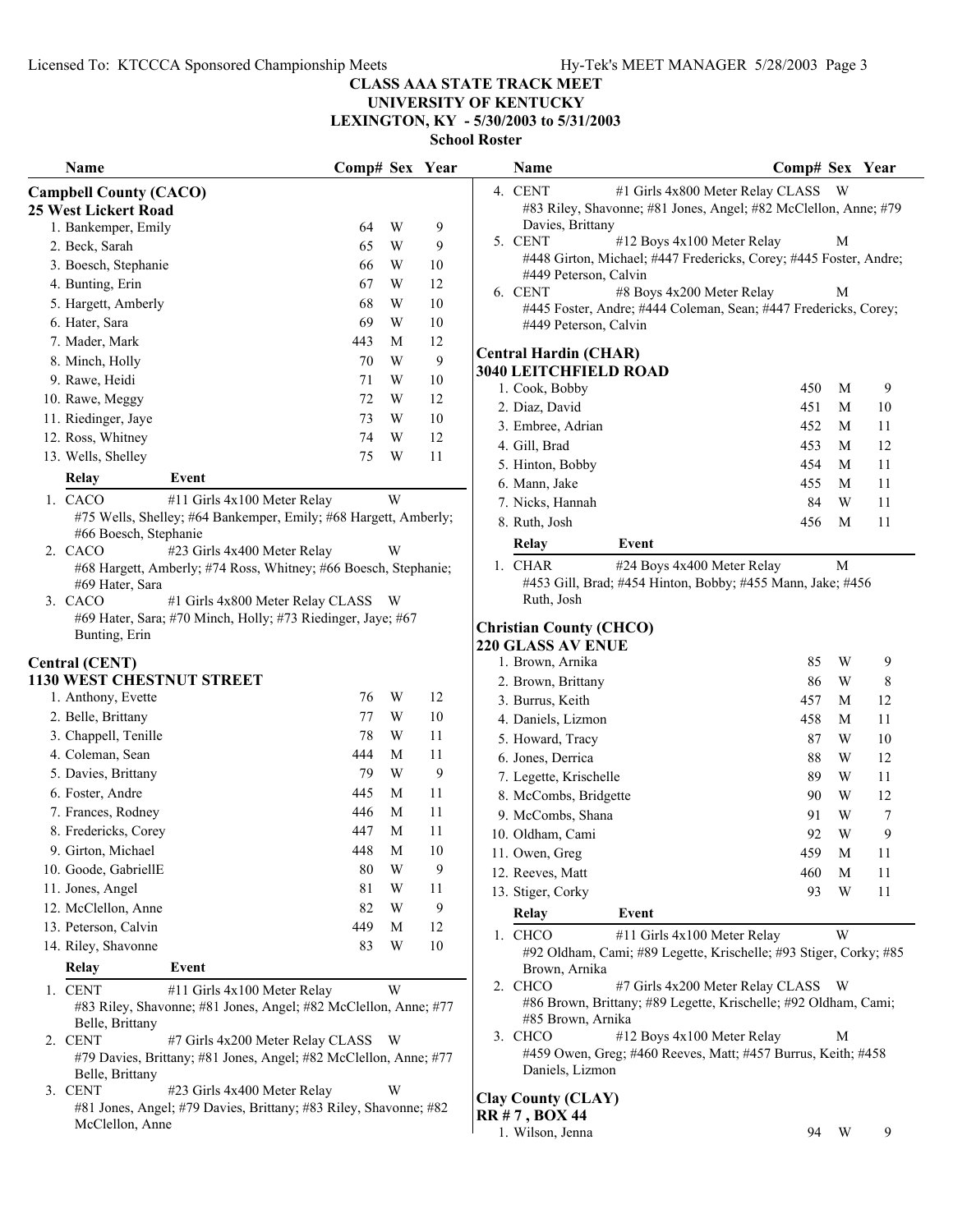**LEXINGTON, KY - 5/30/2003 to 5/31/2003**

**School Roster**

| Name                                                                          | Comp# Sex Year |                         |        | Name                                                                                               | Comp# Sex Year |                |                |
|-------------------------------------------------------------------------------|----------------|-------------------------|--------|----------------------------------------------------------------------------------------------------|----------------|----------------|----------------|
| <b>Conner (CONN)</b>                                                          |                |                         |        | 5. Crisp, Aaron                                                                                    | 485            | M              | 10             |
| 3310 COUGAR PATH                                                              |                |                         |        | 6. Erickson, Emily                                                                                 | 102            | W              | $\mathbf{9}$   |
| 1. Alcorn, Katherine                                                          | 95             | $\ensuremath{\text{W}}$ | 9      | 7. Gish, Brandon                                                                                   | 486            | M              | 11             |
| 2. Beckman, Sarah                                                             | 96             | $\ensuremath{\text{W}}$ | 10     | 8. Grigsby, Adam                                                                                   | 487            | M              | 12             |
| 3. Fancher, Allison                                                           | 97             | W                       | 8      | 9. Howard, Brenda                                                                                  | 103            | W              | 11             |
| 4. Fiorelli, Madelyn                                                          | 98             | W                       | 11     | 10. Howard, Jordawn                                                                                | 104            | W              | 10             |
| 5. Shuffett, Katie                                                            | 99             | $\ensuremath{\text{W}}$ | 12     | 11. Hunter, Michael                                                                                | 488            | M              | 12             |
| 6. Shuffett, Myra                                                             | 100            | W                       | 10     | 12. Kreisle, Jordan                                                                                | 489            | M              | 11             |
| 7. Solis, Jose                                                                | 461            | M                       | 12     | 13. Logsdon, Nathan                                                                                | 490            | $\mathbf M$    | 10             |
| Event<br>Relay                                                                |                |                         |        | 14. McKay, Maggie                                                                                  | 105            | W              | 10             |
| #23 Girls 4x400 Meter Relay<br>1. CONN                                        |                | W                       |        | 15. Miller, Taylor                                                                                 | 106            | W              | 10             |
| #100 Shuffett, Myra; #95 Alcorn, Katherine; #99 Shuffett, Katie;              |                |                         |        | 16. Mobley, Wes                                                                                    | 491            | M              | 10             |
| #97 Fancher, Allison                                                          |                |                         |        | 17. Moseley, Brandon                                                                               | 492            | M              | 11             |
| <b>Covington Catholic (COVC)</b>                                              |                |                         |        | 18. Preece, Lauren                                                                                 | 107            | W              | $\overline{7}$ |
| <b>1600 DIXIE HIGHWAY</b>                                                     |                |                         |        | 19. Richard, Jon                                                                                   | 493            | M              | 12             |
| 1. Antony, Tom                                                                | 462            | M                       | 12     | 20. Roberts, Jenna                                                                                 | 108            | W              | 10             |
| 2. Ashley, Jason                                                              | 463            | M                       | 12     | 21. Roush, Brooke                                                                                  | 109            | W              | 11             |
| 3. Brooks, Travis                                                             | 464            | M                       | $10\,$ | 22. Schrooten, Brett                                                                               | 494            | M              | 11             |
| 4. Busse, Alex                                                                | 465            | M                       | $10\,$ | 23. Weaver, Ashley                                                                                 | 110            | W              | $\,$ 8 $\,$    |
| 5. Conley, Sam                                                                | 466            | M                       | $10\,$ | 24. Weston, Denny                                                                                  | 495            | M              | 11             |
| 6. Cox, Nick                                                                  | 467            | $\mathbf M$             | 12     | <b>Relay</b><br>Event                                                                              |                |                |                |
| 7. Drees, Jeff                                                                | 468            | M                       | 11     | 1. DACO<br>#1 Girls 4x800 Meter Relay CLASS                                                        |                | W <sub>1</sub> |                |
| 8. Duncan, Tim                                                                | 469            | M                       | 10     | #108 Roberts, Jenna; #107 Preece, Lauren; #102 Erickson, Emily;                                    |                |                |                |
| 9. Garnick, Michael                                                           | 470            | M                       | 10     | #106 Miller, Taylor                                                                                |                |                |                |
| 10. Giese, Andy                                                               | 471            | $\mathbf M$             | 9      | 2. DACO<br>#8 Boys 4x200 Meter Relay                                                               |                | М              |                |
| 11. Hanson, Steve                                                             | 472            | M                       | 12     | #494 Schrooten, Brett; #490 Logsdon, Nathan; #483 Beddow,                                          |                |                |                |
| 12. Ingle, Justin                                                             | 473            | M                       | 12     | Tyler; #492 Moseley, Brandon                                                                       |                |                |                |
| 13. Jager, Ben                                                                | 474            | $\mathbf M$             | 12     | 3. DACO<br>#24 Boys 4x400 Meter Relay<br>#494 Schrooten, Brett; #484 Berry, Brandon; #490 Logsdon, |                | М              |                |
| 14. Lange, Joey                                                               | 475            | $\mathbf M$             | 11     | Nathan; #492 Moseley, Brandon                                                                      |                |                |                |
| 15. Larkin, Patrick                                                           | 476            | $\mathbf M$             | 10     | #2 Boys 4x800 Meter Relay<br>4. DACO                                                               |                | M              |                |
| 16. McQuade, Kevin                                                            | 477            | $\mathbf M$             | 12     | #494 Schrooten, Brett; #484 Berry, Brandon; #486 Gish, Brandon;                                    |                |                |                |
| 17. Metzger, Josh                                                             | 478            | M                       | 10     | #488 Hunter, Michael                                                                               |                |                |                |
| 18. Sheffield, Nick                                                           | 479            | M                       | 10     |                                                                                                    |                |                |                |
| 19. Smith, Joe                                                                | 480            | $\mathbf M$             | 9      |                                                                                                    |                |                |                |
| 20. Stemple, Bill                                                             | 481            | M                       | 9      |                                                                                                    |                |                |                |
| Event<br>Relay                                                                |                |                         |        |                                                                                                    |                |                |                |
| 1. COVC<br>#12 Boys 4x100 Meter Relay                                         |                | M                       |        |                                                                                                    |                |                |                |
| #480 Smith, Joe; #469 Duncan, Tim; #475 Lange, Joey; #472                     |                |                         |        |                                                                                                    |                |                |                |
| Hanson, Steve                                                                 |                |                         |        |                                                                                                    |                |                |                |
| 2. COVC<br>#24 Boys 4x400 Meter Relay                                         |                | М                       |        |                                                                                                    |                |                |                |
| #462 Antony, Tom; #477 McQuade, Kevin; #469 Duncan, Tim;                      |                |                         |        |                                                                                                    |                |                |                |
| #472 Hanson, Steve                                                            |                |                         |        |                                                                                                    |                |                |                |
| 3. COVC<br>#2 Boys 4x800 Meter Relay                                          |                | M                       |        |                                                                                                    |                |                |                |
| #463 Ashley, Jason; #466 Conley, Sam; #478 Metzger, Josh; #462<br>Antony, Tom |                |                         |        |                                                                                                    |                |                |                |
| <b>Daviess County (DACO)</b>                                                  |                |                         |        |                                                                                                    |                |                |                |
| <b>4255 NEW HARTFORD ROAD</b>                                                 |                |                         |        |                                                                                                    |                |                |                |
| 1. Ashby, Lauren                                                              | 101            | W                       | 12     |                                                                                                    |                |                |                |
| 2. Barron, Jay                                                                | 482            | M                       | 12     |                                                                                                    |                |                |                |
| 3. Beddow, Tyler                                                              | 483            | M                       | 9      |                                                                                                    |                |                |                |
| 4. Berry, Brandon                                                             | 484            | M                       | 11     |                                                                                                    |                |                |                |
|                                                                               |                |                         |        |                                                                                                    |                |                |                |

| Name                 |       | Comp# Sex Year |   |    |
|----------------------|-------|----------------|---|----|
| 5. Crisp, Aaron      |       | 485            | M | 10 |
| 6. Erickson, Emily   |       | 102            | W | 9  |
| 7. Gish, Brandon     |       | 486            | M | 11 |
| 8. Grigsby, Adam     |       | 487            | M | 12 |
| 9. Howard, Brenda    |       | 103            | W | 11 |
| 10. Howard, Jordawn  |       | 104            | W | 10 |
| 11. Hunter, Michael  |       | 488            | М | 12 |
| 12. Kreisle, Jordan  |       | 489            | M | 11 |
| 13. Logsdon, Nathan  |       | 490            | M | 10 |
| 14. McKay, Maggie    |       | 105            | W | 10 |
| 15. Miller, Taylor   |       | 106            | W | 10 |
| 16. Mobley, Wes      |       | 491            | М | 10 |
| 17. Moseley, Brandon |       | 492            | M | 11 |
| 18. Preece, Lauren   |       | 107            | W | 7  |
| 19. Richard, Jon     |       | 493            | М | 12 |
| 20. Roberts, Jenna   |       | 108            | W | 10 |
| 21. Roush, Brooke    |       | 109            | W | 11 |
| 22. Schrooten, Brett |       | 494            | M | 11 |
| 23. Weaver, Ashley   |       | 110            | W | 8  |
| 24. Weston, Denny    |       | 495            | М | 11 |
| Relay                | Event |                |   |    |
|                      |       |                |   |    |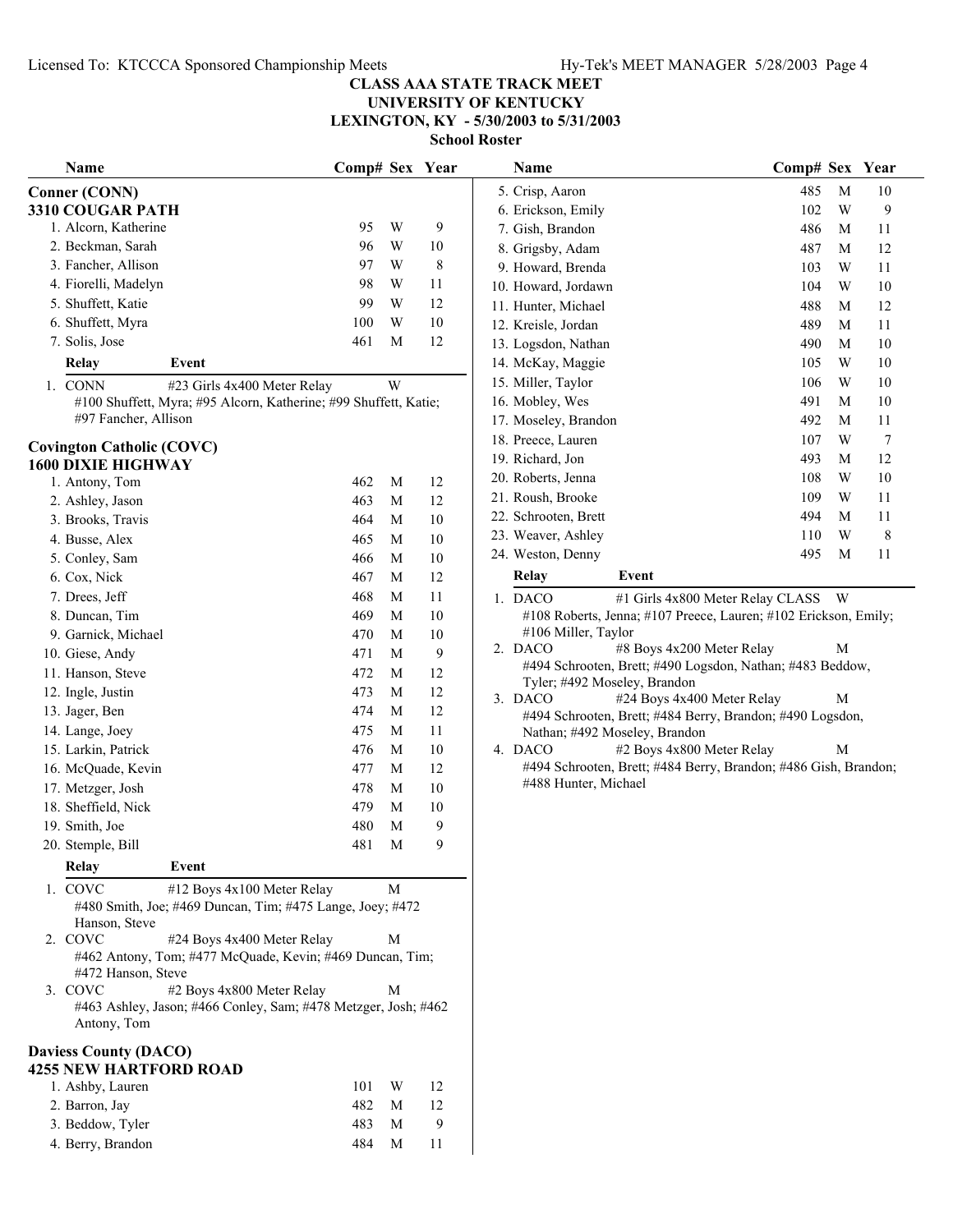### **UNIVERSITY OF KENTUCKY LEXINGTON, KY - 5/30/2003 to 5/31/2003**

**School Roster**

| Name                                                                                                                                                                                                              | Comp# Sex Year |                         |        | Name                                                                                                                                                                  | Comp# Sex Year                     |
|-------------------------------------------------------------------------------------------------------------------------------------------------------------------------------------------------------------------|----------------|-------------------------|--------|-----------------------------------------------------------------------------------------------------------------------------------------------------------------------|------------------------------------|
| Dixie Heights (DIXI)                                                                                                                                                                                              |                |                         |        | Relay<br>Event                                                                                                                                                        |                                    |
| 3010 DIXIE HIGHWAY                                                                                                                                                                                                |                |                         |        | 1. DUMA<br>#11 Girls 4x100 Meter Relay                                                                                                                                | W                                  |
| 1. Bartlett, Danny                                                                                                                                                                                                | 496            | M                       | 9      | #118 Hodge, Rene; #119 Martin, Shauntrice; #117 Hardin,                                                                                                               |                                    |
| 2. Clark, Patrick                                                                                                                                                                                                 | 497            | M                       | 12     | Lorietta; #123 Robinson, Alicia                                                                                                                                       |                                    |
| 3. Concepcion, David                                                                                                                                                                                              | 498            | M                       | 11     | 2. DUMA                                                                                                                                                               | #7 Girls 4x200 Meter Relay CLASS W |
| 4. Florez, Tyler                                                                                                                                                                                                  | 499            | M                       | 11     | #118 Hodge, Rene; #119 Martin, Shauntrice; #117 Hardin,                                                                                                               |                                    |
| 5. Judd, Frank                                                                                                                                                                                                    | 500            | M                       | 10     | Lorietta; #113 Cannon, Tiara                                                                                                                                          |                                    |
| 6. Kile, Jason                                                                                                                                                                                                    | 501            | M                       | 12     | 3. DUMA<br>#23 Girls 4x400 Meter Relay                                                                                                                                | W                                  |
| 7. Leichty, Matt                                                                                                                                                                                                  | 502            | M                       | 10     | #115 Droste, Jessica; #119 Martin, Shauntrice; #114 DosSantos,<br>Alissa; #113 Cannon, Tiara                                                                          |                                    |
| 8. Marcotte, Eric                                                                                                                                                                                                 | 503            | M                       | 12     | 4. DUMA                                                                                                                                                               | #1 Girls 4x800 Meter Relay CLASS W |
| 9. Mauer, Eric                                                                                                                                                                                                    | 504            | M                       | 10     | #120 Massey, Melissa; #122 Pellegrini, Emily; #113 Cannon,                                                                                                            |                                    |
| 10. Mauser, Melissa                                                                                                                                                                                               | 111            | W                       | 12     | Tiara; #115 Droste, Jessica                                                                                                                                           |                                    |
| 11. Morrison, Mitch                                                                                                                                                                                               | 505            | M                       | 12     | 5. DUMA<br>#8 Boys 4x200 Meter Relay                                                                                                                                  | M                                  |
| 12. Stopplewerth, Adam                                                                                                                                                                                            | 506            | M                       | 11     | #518 Young, Roderick; #508 Burton, Keenan; #514 Reynolds,                                                                                                             |                                    |
| 13. Wright, Sarah                                                                                                                                                                                                 | 112            | W                       | 12     | Nicholas; #507 Adeagbo, Makinde                                                                                                                                       |                                    |
| Relay<br>Event                                                                                                                                                                                                    |                |                         |        | 6. DUMA<br>#24 Boys 4x400 Meter Relay                                                                                                                                 | M                                  |
| #24 Boys 4x400 Meter Relay<br>1. DIXI                                                                                                                                                                             |                | M                       |        | #507 Adeagbo, Makinde; #518 Young, Roderick; #514 Reynolds,                                                                                                           |                                    |
| #497 Clark, Patrick; #501 Kile, Jason; #503 Marcotte, Eric; #504<br>Mauer, Eric<br>#2 Boys 4x800 Meter Relay<br>2. DIXI<br>#501 Kile, Jason; #506 Stopplewerth, Adam; #498 Concepcion,<br>David; #504 Mauer, Eric |                | М                       |        | Nicholas; #513 Howard, Lorraine<br>7. DUMA<br>#2 Boys 4x800 Meter Relay<br>#512 Haworth, Michael; #511 Gordan, Graham; #516 Schuler,<br>John; #515 Rothschild, Daniel | M                                  |
| <b>Dupont Manual (DUMA)</b><br><b>120 WEST LEE STREET</b>                                                                                                                                                         |                |                         |        |                                                                                                                                                                       |                                    |
| 1. Adeagbo, Makinde                                                                                                                                                                                               | 507            | M                       | 12     |                                                                                                                                                                       |                                    |
| 2. Burton, Keenan                                                                                                                                                                                                 | 508            | M                       | 12     |                                                                                                                                                                       |                                    |
| 3. Cannon, Tiara                                                                                                                                                                                                  | 113            | W                       | 10     |                                                                                                                                                                       |                                    |
| 4. DosSantos, Alissa                                                                                                                                                                                              | 114            | W                       | 11     |                                                                                                                                                                       |                                    |
| 5. Droste, Jessica                                                                                                                                                                                                | 115            | W                       | 11     |                                                                                                                                                                       |                                    |
| 6. Fields, Kevin                                                                                                                                                                                                  | 509            | M                       | 9      |                                                                                                                                                                       |                                    |
| 7. Fuchs, Drew                                                                                                                                                                                                    | 510            | M                       | 9      |                                                                                                                                                                       |                                    |
| 8. Gordan, Graham                                                                                                                                                                                                 | 511            | M                       | 11     |                                                                                                                                                                       |                                    |
| 9. Hamm, Christina                                                                                                                                                                                                | 116            | W                       | 10     |                                                                                                                                                                       |                                    |
| 10. Hardin, Lorietta                                                                                                                                                                                              | 117            | W                       | 12     |                                                                                                                                                                       |                                    |
| 11. Haworth, Michael                                                                                                                                                                                              | 512            | M                       | 11     |                                                                                                                                                                       |                                    |
| 12. Hodge, Rene                                                                                                                                                                                                   | 118            | $\ensuremath{\text{W}}$ | 12     |                                                                                                                                                                       |                                    |
| 13. Howard, Lorraine                                                                                                                                                                                              | 513            | M                       | 12     |                                                                                                                                                                       |                                    |
| 14. Martin, Shauntrice                                                                                                                                                                                            | 119            | $\ensuremath{\text{W}}$ | 12     |                                                                                                                                                                       |                                    |
| 15. Massey, Melissa                                                                                                                                                                                               | 120            | W                       | 10     |                                                                                                                                                                       |                                    |
| 16. McKenzie, Elizabeth                                                                                                                                                                                           | 121            | W                       | 11     |                                                                                                                                                                       |                                    |
| 17. Pellegrini, Emily                                                                                                                                                                                             | 122            | W                       | 10     |                                                                                                                                                                       |                                    |
| 18. Reynolds, Nicholas                                                                                                                                                                                            | 514            | M                       | 11     |                                                                                                                                                                       |                                    |
| 19. Robinson, Alicia                                                                                                                                                                                              | 123            | W                       | $10\,$ |                                                                                                                                                                       |                                    |
| 20. Rothschild, Daniel                                                                                                                                                                                            | 515            | M                       | 11     |                                                                                                                                                                       |                                    |
| 21. Schuler, John                                                                                                                                                                                                 | 516            | M                       | 11     |                                                                                                                                                                       |                                    |
| 22. Sickles, Ariel                                                                                                                                                                                                | 124            | W                       | 9      |                                                                                                                                                                       |                                    |
| 23. Walters, Douglas                                                                                                                                                                                              | 517            | M                       | 11     |                                                                                                                                                                       |                                    |
| 24. Young, Roderick                                                                                                                                                                                               | 518            | M                       | 11     |                                                                                                                                                                       |                                    |
|                                                                                                                                                                                                                   |                |                         |        |                                                                                                                                                                       |                                    |

|   | Name    |                                                                | Comp# Sex Year |
|---|---------|----------------------------------------------------------------|----------------|
|   | Relay   | Event                                                          |                |
|   | 1. DUMA | #11 Girls 4x100 Meter Relay                                    | W              |
|   |         | #118 Hodge, Rene; #119 Martin, Shauntrice; #117 Hardin,        |                |
|   |         | Lorietta; #123 Robinson, Alicia                                |                |
|   | 2. DUMA | #7 Girls 4x200 Meter Relay CLASS                               | - W            |
|   |         | #118 Hodge, Rene; #119 Martin, Shauntrice; #117 Hardin,        |                |
|   |         | Lorietta; #113 Cannon, Tiara                                   |                |
|   | 3. DUMA | #23 Girls 4x400 Meter Relay                                    | W              |
|   |         | #115 Droste, Jessica; #119 Martin, Shauntrice; #114 DosSantos, |                |
|   |         | Alissa; #113 Cannon, Tiara                                     |                |
|   | 4. DUMA | #1 Girls 4x800 Meter Relay CLASS W                             |                |
|   |         | #120 Massey, Melissa; #122 Pellegrini, Emily; #113 Cannon,     |                |
|   |         | Tiara; #115 Droste, Jessica                                    |                |
|   | 5. DUMA | #8 Boys 4x200 Meter Relay                                      | M              |
|   |         | #518 Young, Roderick; #508 Burton, Keenan; #514 Reynolds,      |                |
|   |         | Nicholas; #507 Adeagbo, Makinde                                |                |
|   | 6. DUMA | #24 Boys 4x400 Meter Relay                                     | M              |
|   |         | #507 Adeagbo, Makinde; #518 Young, Roderick; #514 Reynolds,    |                |
|   |         | Nicholas; #513 Howard, Lorraine                                |                |
| 7 | DUMA    | #2 Boys 4x800 Meter Relay                                      | М              |
|   |         |                                                                |                |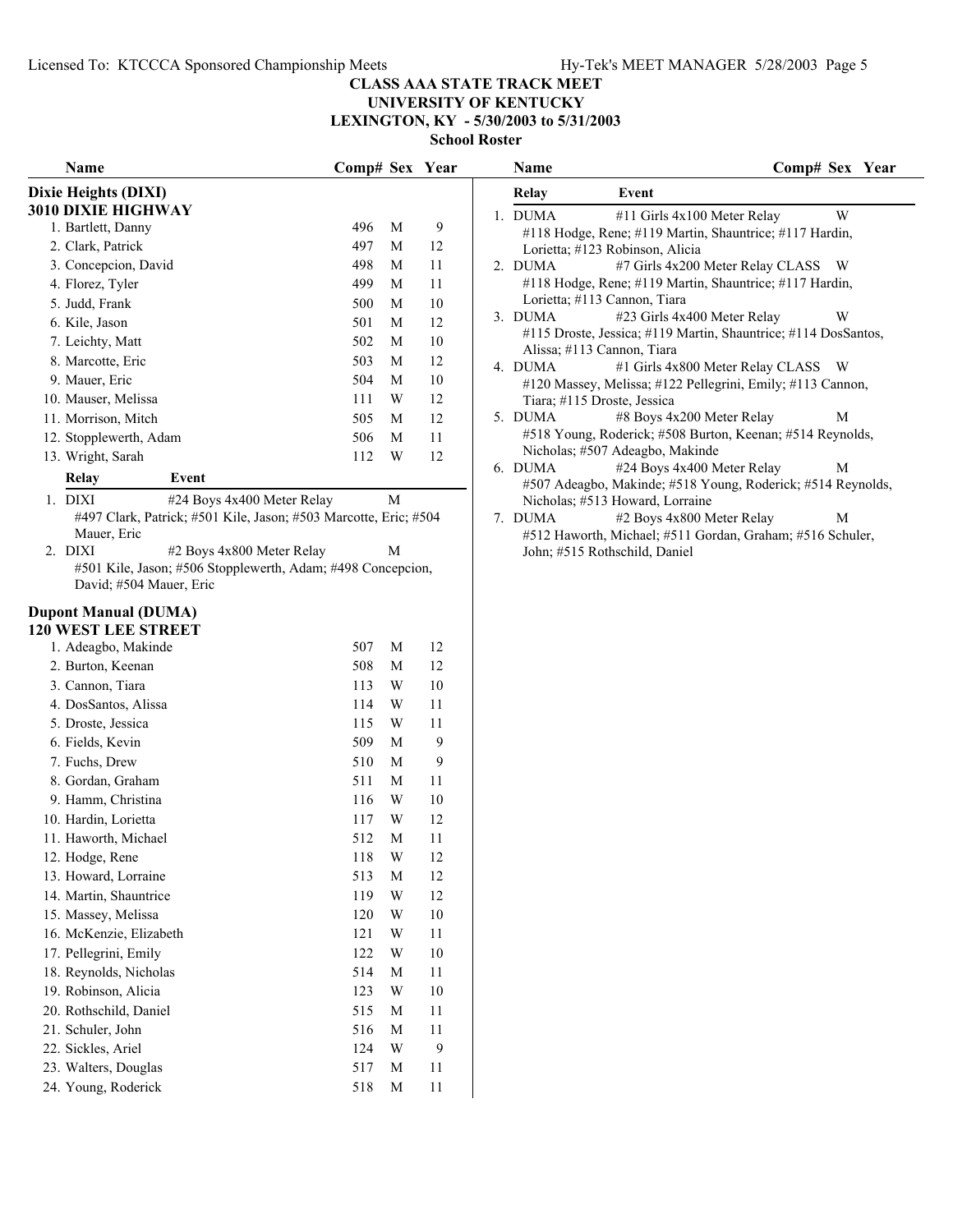**LEXINGTON, KY - 5/30/2003 to 5/31/2003**

| Name                                                                                                 | Comp# Sex Year |   |        | Name                                                                                                      | Comp# Sex Year |             |    |
|------------------------------------------------------------------------------------------------------|----------------|---|--------|-----------------------------------------------------------------------------------------------------------|----------------|-------------|----|
| Eastern (EAST)                                                                                       |                |   |        | 2. Brooks, Cody                                                                                           | 530            | M           | 11 |
| 12400 OLD SHELBYVILLE RD                                                                             |                |   |        | 3. Canter, George                                                                                         | 531            | M           | 12 |
| 1. Atkins, Devin                                                                                     | 519            | M | 10     | 4. Dennis, Jasmine                                                                                        | 136            | W           | 10 |
| 2. Bachmann, Adam                                                                                    | 520            | M | 12     | 5. Gift, Wes                                                                                              | 532            | M           | 10 |
| 3. Bodifor, Ricky                                                                                    | 521            | M | 10     | 6. Newton, Cassie                                                                                         | 137            | W           | 9  |
| 4. Clark, Chani                                                                                      | 125            | W | 9      | 7. Smith, Jarrod                                                                                          | 533            | M           | 11 |
| 5. Duncan, Kris                                                                                      | 522            | M | $10\,$ | 8. Smith, Josh                                                                                            | 534            | M           | 8  |
| 6. Heinke, Carl                                                                                      | 523            | M | 12     | <b>Greenwood (GRWO)</b>                                                                                   |                |             |    |
| 7. Jones, Randy                                                                                      | 524            | M | 12     | <b>5065 SCOTTSVILLE ROAD</b>                                                                              |                |             |    |
| 8. Krgo, Armina                                                                                      | 126            | W | $10\,$ | 1. Burks, Farley                                                                                          | 138            | W           | 11 |
| 9. Krgo, Maja                                                                                        | 127            | W | 11     | 2. Colbert, Becca                                                                                         | 139            | W           | 9  |
| 10. Macklin, Sonya                                                                                   | 128            | W | 12     | 3. Colbert, Laura                                                                                         | 140            | W           | 12 |
| 11. McCoy, Danielle                                                                                  | 129            | W | 10     | 4. Eaton, Michael                                                                                         | 535            | M           | 9  |
| 12. Samuels, Cristin                                                                                 | 130            | W | 9      | 5. Gomez, Chris                                                                                           | 536            | M           | 11 |
| 13. Samuels, Emily                                                                                   | 131            | W | 10     | 6. Hall, Kristine                                                                                         | 141            | W           | 10 |
| 14. Samuels, Louis                                                                                   | 525            | M | 12     | 7. Howard, Matt                                                                                           | 537            | M           | 11 |
| 15. Scruggs, Sonny                                                                                   | 526            | M | 11     | 8. Leeper, Natalie                                                                                        | 142            | W           | 11 |
| 16. Smith, Ronald                                                                                    | 527            | M | 11     | 9. Lowe, Nick                                                                                             | 538            | M           | 11 |
| 17. Tutt, Angelia                                                                                    | 132            | W | 9      | 10. Mills, Stephanie                                                                                      | 143            | W           | 12 |
| Event<br><b>Relay</b>                                                                                |                |   |        | 11. Mitchel, Brad                                                                                         | 539            | M           | 11 |
| 1. EAST<br>#11 Girls 4x100 Meter Relay                                                               |                | W |        | 12. O'Dell, Chris                                                                                         | 540            | $\mathbf M$ | 10 |
| #126 Krgo, Armina; #127 Krgo, Maja; #128 Macklin, Sonya; #129                                        |                |   |        | 13. Osborne, Jason                                                                                        | 541            | M           | 11 |
| McCoy, Danielle                                                                                      |                |   |        | 14. Osborne, Keela                                                                                        | 144            | W           | 9  |
| 2. EAST<br>#7 Girls 4x200 Meter Relay CLASS W                                                        |                |   |        | 15. Renfro, Allen                                                                                         | 542            | M           | 11 |
| #126 Krgo, Armina; #127 Krgo, Maja; #128 Macklin, Sonya; #129<br>McCoy, Danielle                     |                |   |        | 16. Renfro, Megan                                                                                         | 145            | W           | 9  |
| 3. EAST<br>#23 Girls 4x400 Meter Relay                                                               |                | W |        | 17. Sisson, Ian                                                                                           | 543            | M           | 11 |
| #132 Tutt, Angelia; #125 Clark, Chani; #126 Krgo, Armina; #127                                       |                |   |        | 18. Vogt, Manny                                                                                           | 544            | M           | 10 |
| Krgo, Maja                                                                                           |                |   |        | 19. Wheeler, Colin                                                                                        | 545            | M           | 9  |
| 4. EAST<br>#1 Girls 4x800 Meter Relay CLASS W                                                        |                |   |        | 20. White, Brittany                                                                                       | 146            | W           | 10 |
| #127 Krgo, Maja; #130 Samuels, Cristin; #131 Samuels, Emily;                                         |                |   |        | 21. Windham, Jeni                                                                                         | 147            | W           | 9  |
| #125 Clark, Chani                                                                                    |                |   |        | Event<br>Relay                                                                                            |                |             |    |
| 5. EAST<br>#12 Boys 4x100 Meter Relay<br>#519 Atkins, Devin; #523 Heinke, Carl; #526 Scruggs, Sonny; |                | М |        |                                                                                                           |                | W           |    |
| #522 Duncan, Kris                                                                                    |                |   |        | 1. GRWO<br>#23 Girls 4x400 Meter Relay<br>#140 Colbert, Laura; #143 Mills, Stephanie; #138 Burks, Farley; |                |             |    |
| 6. EAST<br>#24 Boys 4x400 Meter Relay                                                                |                | М |        | #145 Renfro, Megan                                                                                        |                |             |    |
| #520 Bachmann, Adam; #523 Heinke, Carl; #525 Samuels, Louis;                                         |                |   |        | 2. GRWO<br>#1 Girls 4x800 Meter Relay CLASS W                                                             |                |             |    |
| #526 Scruggs, Sonny                                                                                  |                |   |        | #143 Mills, Stephanie; #142 Leeper, Natalie; #144 Osborne, Keela;                                         |                |             |    |
| Fern Creek (FERN)                                                                                    |                |   |        | #145 Renfro, Megan                                                                                        |                |             |    |
| 9115 FERN CREEK ROAD                                                                                 |                |   |        | #8 Boys 4x200 Meter Relay<br>3. GRWO                                                                      |                | M           |    |
| 1. Hicks, Jesse                                                                                      | 528            | M | 10     | #544 Vogt, Manny; #536 Gomez, Chris; #539 Mitchel, Brad; #537<br>Howard, Matt                             |                |             |    |
|                                                                                                      |                |   |        | 4. GRWO<br>#2 Boys 4x800 Meter Relay                                                                      |                | M           |    |
| <b>Grant County (GRCO)</b>                                                                           |                |   |        | #543 Sisson, Ian; #541 Osborne, Jason; #542 Renfro, Allen; #535                                           |                |             |    |
| 715 WARSAW ROAD<br>1. Peters, Michael                                                                | 133            | W | 9      | Eaton, Michael                                                                                            |                |             |    |
| 2. Toelle, Birte                                                                                     | 134            | W | 11     |                                                                                                           |                |             |    |
|                                                                                                      |                |   |        |                                                                                                           |                |             |    |
| <b>Graves County (GRAV)</b>                                                                          |                |   |        |                                                                                                           |                |             |    |
| <b>1107 HOUSMAN STREET</b>                                                                           |                |   |        |                                                                                                           |                |             |    |
| 1. Allred, Brad                                                                                      | 529            | M | 10     |                                                                                                           |                |             |    |
| <b>Grayson County (GRAY)</b>                                                                         |                |   |        |                                                                                                           |                |             |    |
| 340 SCHOOLHOUSE ROAD                                                                                 |                |   |        |                                                                                                           |                |             |    |
| 1. Blessett, Jamie                                                                                   | 135            | W | 8      |                                                                                                           |                |             |    |
|                                                                                                      |                |   |        |                                                                                                           |                |             |    |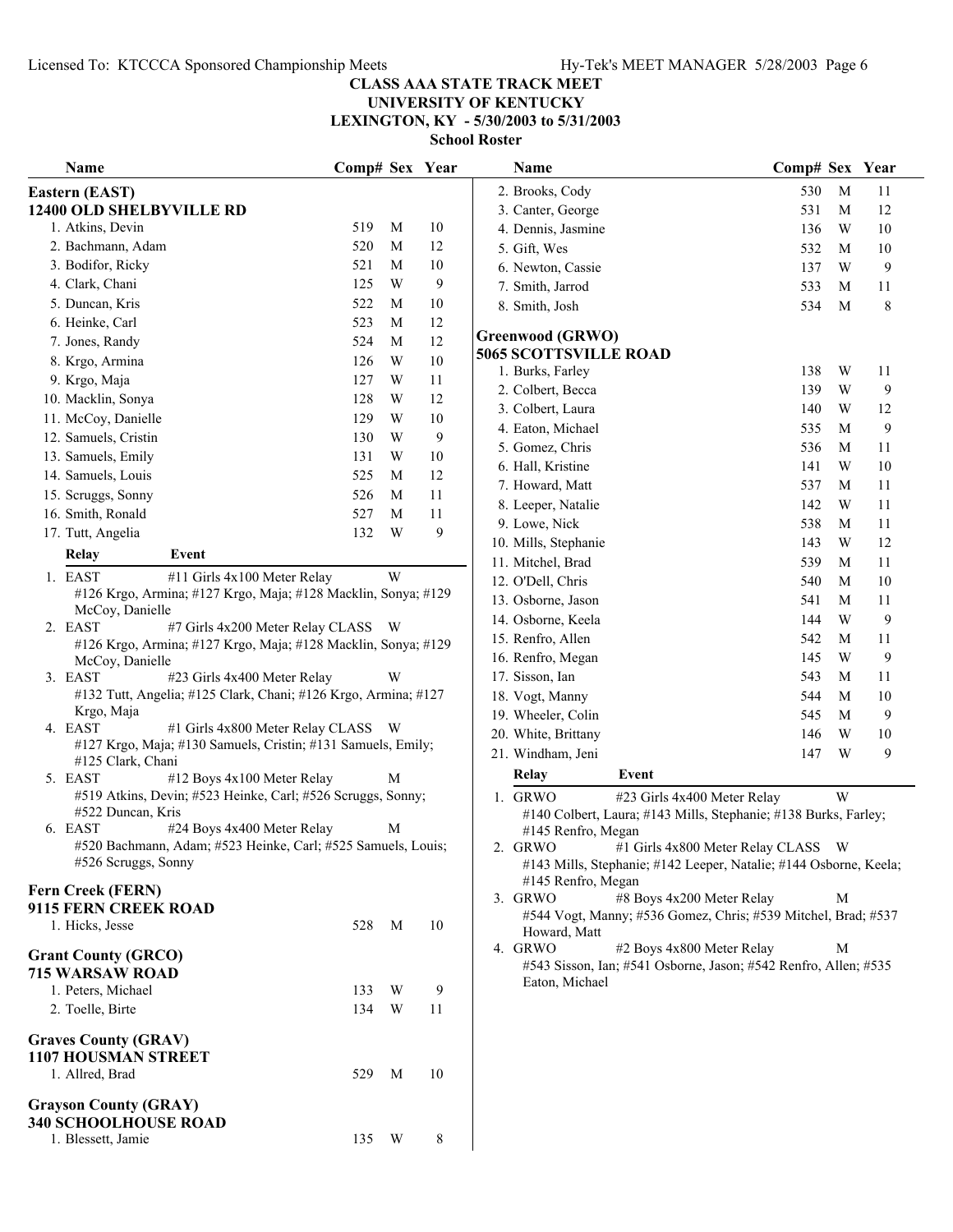# **UNIVERSITY OF KENTUCKY**

**LEXINGTON, KY - 5/30/2003 to 5/31/2003**

**School Roster**

| Name                                                                                                                            | Comp# Sex Year |             |          | Name                                                                                               | Comp# Sex Year |             |        |
|---------------------------------------------------------------------------------------------------------------------------------|----------------|-------------|----------|----------------------------------------------------------------------------------------------------|----------------|-------------|--------|
| <b>Harrison County (HACO)</b>                                                                                                   |                |             |          | #1 Girls 4x800 Meter Relay CLASS W<br>4. HEND                                                      |                |             |        |
| <b>320 WEBSTER AVENUE</b>                                                                                                       |                |             |          | #151 Buchanan, Courtney; #157 Hall, Meredith; #154 Francis,                                        |                |             |        |
| 1. Franklin, Adam                                                                                                               | 546            | M           | 11       | Mackenzie; #158 Hatfield, Krista                                                                   |                |             |        |
| 2. Gray, Megan                                                                                                                  | 148            | W           | 11       | #2 Boys 4x800 Meter Relay<br>5. HEND                                                               |                | M           |        |
| 3. Howard, Jeremy                                                                                                               | 547            | M           | 12       | #558 Park, Jess; #561 Woodard, Logan; #556 Fritz, Andrew; #555                                     |                |             |        |
| 4. Isaac, Audra                                                                                                                 | 149            | W           | 10       | Duncan, Mike                                                                                       |                |             |        |
| 5. Mullins, Eric                                                                                                                | 548            | M           | 11       | Henry Clay (HENC)                                                                                  |                |             |        |
| 6. Muntz, Scott                                                                                                                 | 549            | M           | 11       | <b>2100 FONTAINE ROAD</b>                                                                          |                |             |        |
| 7. Perkins, Brandon                                                                                                             | 550            | M           | 12       | 1. Boreing, Jeremy                                                                                 | 562            | M           | 10     |
| 8. Pribble, Daniel                                                                                                              | 551            | M           | 12       | 2. Branch, William                                                                                 | 563            | M           | $10\,$ |
| 9. Whitaker, Zack                                                                                                               | 552            | M           | 12       | 3. Burton, Matthew                                                                                 | 564            | $\mathbf M$ | 11     |
| Relay<br>Event                                                                                                                  |                |             |          | 4. Cole, Graham                                                                                    | 565            | $\mathbf M$ | 11     |
| 1. HACO<br>#8 Boys 4x200 Meter Relay                                                                                            |                | M           |          | 5. Floyd, Amber                                                                                    | 165            | W           | 12     |
| #549 Muntz, Scott; #550 Perkins, Brandon; #551 Pribble, Daniel;                                                                 |                |             |          | 6. Heien, Clayton                                                                                  | 566            | M           | 10     |
| #546 Franklin, Adam                                                                                                             |                |             |          | 7. Hilson, Brian                                                                                   | 567            | M           | 12     |
|                                                                                                                                 |                |             |          | 8. Hughley, Ashley                                                                                 | 166            | W           | 11     |
| <b>Henderson County (HEND)</b><br>1. Blaize, Nikki                                                                              | 150            | W           | 9        | 9. Johnson, Jacrissia                                                                              | 167            | W           | 10     |
| 2. Buchanan, Courtney                                                                                                           | 151            | W           | 11       | 10. Layne, Cierra                                                                                  | 168            | W           | 9      |
| 3. Carter, D'Monta                                                                                                              | 553            | M           | 11       | 11. Layne, Maigen                                                                                  | 169            | W           | 11     |
| 4. Corpe, J.J.                                                                                                                  | 554            | М           | 9        | 12. Mehr, Kevin                                                                                    | 568            | M           | 9      |
| 5. Duncan, Mike                                                                                                                 | 555            | M           | 11       | 13. Newman, Kyle                                                                                   | 569            | M           | 10     |
| 6. Farris, Ashley                                                                                                               | 152            | W           | 10       | 14. Parks, Jeremy                                                                                  | 570            | M           | 10     |
| 7. Floyd, Christal                                                                                                              | 153            | W           | 11       | 15. Pinkston, Shetundra                                                                            | 170            | W           | 10     |
| 8. Francis, Mackenzie                                                                                                           | 154            | W           | 10       | 16. Poindexter, Michael                                                                            | 571            | M           | 10     |
| 9. Fritz, Andrew                                                                                                                | 556            | M           | 12       | 17. Reed, Adam                                                                                     | 572            | M           | 12     |
| 10. Gilbert, Sierra                                                                                                             | 155            | W           | 9        | 18. Rogers, Brandon                                                                                | 573            | M           | 10     |
|                                                                                                                                 | 156            |             |          | 19. Stewart, Isaiah                                                                                | 574            | M           | 12     |
| 11. Grant, Joanna                                                                                                               | 157            | W<br>W      | 9        | 20. Waddell, Alan                                                                                  | 575            | M           | 12     |
| 12. Hall, Meredith                                                                                                              |                |             | 9        | 21. White, Aubrey                                                                                  | 576            | M           | 11     |
| 13. Hatfield, Krista                                                                                                            | 158            | W<br>W      | 10<br>10 | Relay<br>Event                                                                                     |                |             |        |
| 14. Hawkins, Ashley                                                                                                             | 159            |             |          | 1. HENC<br>#11 Girls 4x100 Meter Relay                                                             |                | W           |        |
| 15. Hay, Reese                                                                                                                  | 557            | M           | 12       | #170 Pinkston, Shetundra; #167 Johnson, Jacrissia; #169 Layne,                                     |                |             |        |
| 16. Joseph, Olivia                                                                                                              | 160            | W           | 10       | Maigen; #165 Floyd, Amber                                                                          |                |             |        |
| 17. Kelly, Erin                                                                                                                 | 161            | W           | 12       | #12 Boys 4x100 Meter Relay<br>2. HENC                                                              |                | M           |        |
| 18. Owens, Cassie                                                                                                               | 162            | W           | 10<br>12 | #576 White, Aubrey; #570 Parks, Jeremy; #566 Heien, Clayton;                                       |                |             |        |
| 19. Park, Jess                                                                                                                  | 558            | M           |          | #574 Stewart, Isaiah                                                                               |                | M           |        |
| 20. Powell, Kyle                                                                                                                | 559            | $\mathbf M$ | 9        | 3. HENC<br>#24 Boys 4x400 Meter Relay<br>#569 Newman, Kyle; #564 Burton, Matthew; #572 Reed, Adam; |                |             |        |
| 21. Pritchett, Jessica                                                                                                          | 163            | W           | 10       | #567 Hilson, Brian                                                                                 |                |             |        |
| 22. Smith, Chad                                                                                                                 | 560            | M           | 10       | #2 Boys 4x800 Meter Relay<br>4. HENC                                                               |                | M           |        |
| 23. Stanley, Lindsey                                                                                                            | 164            | W           | 12       | #564 Burton, Matthew; #562 Boreing, Jeremy; #571 Poindexter,                                       |                |             |        |
| 24. Woodard, Logan                                                                                                              | 561            | M           | 12       | Michael; #569 Newman, Kyle                                                                         |                |             |        |
| Event<br><b>Relay</b>                                                                                                           |                |             |          |                                                                                                    |                |             |        |
| 1. HEND<br>#11 Girls 4x100 Meter Relay<br>#160 Joseph, Olivia; #162 Owens, Cassie; #152 Farris, Ashley;<br>#155 Gilbert, Sierra |                | W           |          |                                                                                                    |                |             |        |
| #7 Girls 4x200 Meter Relay CLASS W<br>2. HEND<br>#160 Joseph, Olivia; #159 Hawkins, Ashley; #151 Buchanan,                      |                |             |          |                                                                                                    |                |             |        |
| Courtney; #152 Farris, Ashley<br>#23 Girls 4x400 Meter Relay<br>3. HEND                                                         |                | W           |          |                                                                                                    |                |             |        |
| #151 Buchanan, Courtney; #155 Gilbert, Sierra; #156 Grant,<br>Joanna; #158 Hatfield, Krista                                     |                |             |          |                                                                                                    |                |             |        |

|    | <b>Name</b>               |                                                                                         | Comp# Sex Year |   |    |
|----|---------------------------|-----------------------------------------------------------------------------------------|----------------|---|----|
| 4. | <b>HEND</b>               | #1 Girls 4x800 Meter Relay CLASS                                                        |                | W |    |
|    |                           | #151 Buchanan, Courtney; #157 Hall, Meredith; #154 Francis,                             |                |   |    |
|    |                           | Mackenzie; #158 Hatfield, Krista                                                        |                |   |    |
| 5. | <b>HEND</b>               | #2 Boys 4x800 Meter Relay                                                               |                | М |    |
|    |                           | #558 Park, Jess; #561 Woodard, Logan; #556 Fritz, Andrew; #555                          |                |   |    |
|    | Duncan, Mike              |                                                                                         |                |   |    |
|    | <b>Henry Clay (HENC)</b>  |                                                                                         |                |   |    |
|    | <b>2100 FONTAINE ROAD</b> |                                                                                         |                |   |    |
|    | 1. Boreing, Jeremy        |                                                                                         | 562            | М | 10 |
|    | 2. Branch, William        |                                                                                         | 563            | M | 10 |
|    | 3. Burton, Matthew        |                                                                                         | 564            | М | 11 |
|    | 4. Cole, Graham           |                                                                                         | 565            | М | 11 |
|    | 5. Floyd, Amber           |                                                                                         | 165            | W | 12 |
|    | 6. Heien, Clayton         |                                                                                         | 566            | M | 10 |
|    | 7. Hilson, Brian          |                                                                                         | 567            | M | 12 |
|    | 8. Hughley, Ashley        |                                                                                         | 166            | W | 11 |
|    | 9. Johnson, Jacrissia     |                                                                                         | 167            | W | 10 |
|    | 10. Layne, Cierra         |                                                                                         | 168            | W | 9  |
|    | 11. Layne, Maigen         |                                                                                         | 169            | W | 11 |
|    | 12. Mehr, Kevin           |                                                                                         | 568            | M | 9  |
|    | 13. Newman, Kyle          |                                                                                         | 569            | M | 10 |
|    | 14. Parks, Jeremy         |                                                                                         | 570            | M | 10 |
|    | 15. Pinkston, Shetundra   |                                                                                         | 170            | W | 10 |
|    | 16. Poindexter, Michael   |                                                                                         | 571            | М | 10 |
|    | 17. Reed, Adam            |                                                                                         | 572            | М | 12 |
|    | 18. Rogers, Brandon       |                                                                                         | 573            | М | 10 |
|    | 19. Stewart, Isaiah       |                                                                                         | 574            | М | 12 |
|    | 20. Waddell, Alan         |                                                                                         | 575            | М | 12 |
|    | 21. White, Aubrey         |                                                                                         | 576            | М | 11 |
|    | Relay                     | Event                                                                                   |                |   |    |
|    | 1. HENC                   | #11 Girls 4x100 Meter Relay                                                             |                | W |    |
|    |                           | #170 Pinkston, Shetundra; #167 Johnson, Jacrissia; #169 Layne,                          |                |   |    |
|    | Maigen; #165 Floyd, Amber |                                                                                         |                |   |    |
| 2. | <b>HENC</b>               | #12 Boys 4x100 Meter Relay                                                              |                | М |    |
|    |                           | #576 White, Aubrey; #570 Parks, Jeremy; #566 Heien, Clayton;                            |                |   |    |
|    | #574 Stewart, Isaiah      |                                                                                         |                |   |    |
|    | 3. HENC                   | #24 Boys 4x400 Meter Relay<br>#569 Newman, Kyle; #564 Burton, Matthew; #572 Reed, Adam; |                | M |    |
|    | #567 Hilson, Brian        |                                                                                         |                |   |    |
| 4. | <b>HENC</b>               | #2 Boys 4x800 Meter Relay                                                               |                | М |    |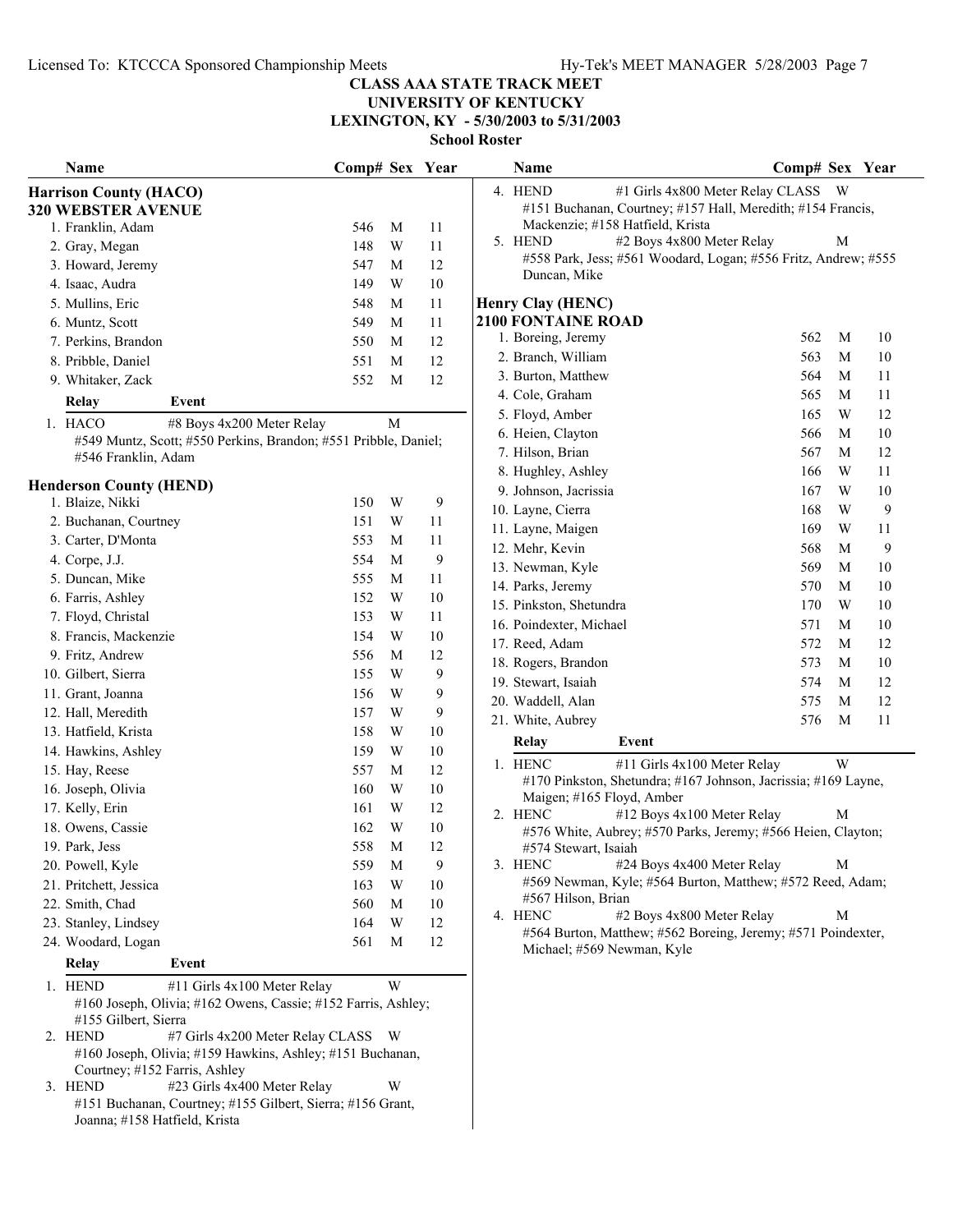# **UNIVERSITY OF KENTUCKY**

**LEXINGTON, KY - 5/30/2003 to 5/31/2003**

| Name                                      |                                                                  | Comp# Sex Year |   |    | <b>Name</b>                                                                                                    | Comp# Sex Year |                       |
|-------------------------------------------|------------------------------------------------------------------|----------------|---|----|----------------------------------------------------------------------------------------------------------------|----------------|-----------------------|
| Holmes (HOLM)                             |                                                                  |                |   |    | Relay<br>Event                                                                                                 |                |                       |
| <b>2500 MADISON AVENUE</b>                |                                                                  |                |   |    | 1. JEFF<br>#12 Boys 4x100 Meter Relay                                                                          |                | M                     |
| 1. Cornist, Candice                       |                                                                  | 171            | W | 12 | #586 Cornish, Bruce; #588 Lucas, Corey; #589 Nelson, Chan; #59                                                 |                |                       |
| 2. Hughes, Saquesha                       |                                                                  | 172            | W | 9  | Williams, Corn                                                                                                 |                |                       |
| 3. Jackson, Ambria                        |                                                                  | 173            | W | 12 | 2. JEFF<br>#8 Boys 4x200 Meter Relay                                                                           |                | М                     |
| 4. Walker, Whitney                        |                                                                  | 174            | W | 12 | #587 Hardy, Pat; #588 Lucas, Corey; #589 Nelson, Chan; #590                                                    |                |                       |
| 5. Wimzie, Ashley                         |                                                                  | 175            | W | 11 | Petty, Joe                                                                                                     |                |                       |
| Relay                                     | Event                                                            |                |   |    | John Hardin (JHAR)                                                                                             |                |                       |
| 1. HOLM                                   | #7 Girls 4x200 Meter Relay CLASS W                               |                |   |    | 384 2. A. JENKINS ROAD                                                                                         |                |                       |
|                                           | #173 Jackson, Ambria; #175 Wimzie, Ashley; #171 Cornist,         |                |   |    | 1. Brown, Geri                                                                                                 | 179            | W<br>11               |
|                                           | Candice; #174 Walker, Whitney                                    |                |   |    | 2. Cabrera, Nicole                                                                                             | 180            | $\boldsymbol{9}$<br>W |
| <b>Hopkinsville (HOPV)</b>                |                                                                  |                |   |    | 3. Cameron, Daniel                                                                                             | 594            | M<br>11               |
| <b>430 KOFFMAN DRIVE</b>                  |                                                                  |                |   |    | 4. Campbell, Vincent                                                                                           | 595            | 12<br>M               |
| 1. Cole, Dewey                            |                                                                  | 577            | M | 10 | 5. Canion, Antonio                                                                                             | 596            | 10<br>M               |
| 2. Griffith, David                        |                                                                  | 578            | M | 9  | 6. Cochran, Josh                                                                                               | 597            | M<br>11               |
| 3. Irving, Corri                          |                                                                  | 579            | M | 12 | 7. Daniels, Tyrone                                                                                             | 598            | 10<br>M               |
| 4. Johnson, John                          |                                                                  | 580            | M | 12 | 8. Freeman, Brandon                                                                                            | 599            | 10<br>M               |
| 5. Lesueur, Marcell                       |                                                                  | 581            | M | 11 | 9. Gibbs, Theirquann                                                                                           | 600            | M<br>11               |
| 6. Lopez, Dustin                          |                                                                  | 582            | M | 12 | 10. Grant, David                                                                                               | 601            | M<br>10               |
| 7. Lynch, Blaine                          |                                                                  | 583            | M | 11 | 11. Hull, John                                                                                                 | 602            | 12<br>M               |
|                                           | Event                                                            |                |   |    | 12. Hull, Shamequa                                                                                             | 181            | W<br>11               |
| <b>Relay</b>                              |                                                                  |                |   |    | 13. Lewis, Dominic                                                                                             | 603            | 12<br>M               |
| 1. HOPV                                   | #12 Boys 4x100 Meter Relay                                       |                | M |    | 14. Maxie, Tabitha                                                                                             | 182            | 9<br>W                |
| Lopez, Dustin                             | #577 Cole, Dewey; #583 Lynch, Blaine; #579 Irving, Corri; #582   |                |   |    | 15. Raye, Nicole                                                                                               | 183            | 9<br>W                |
| 2. HOPV                                   | #8 Boys 4x200 Meter Relay                                        |                | M |    | 16. Richard, Latasha                                                                                           | 184            | 9<br>W                |
|                                           | #577 Cole, Dewey; #581 Lesueur, Marcell; #582 Lopez, Dustin;     |                |   |    | 17. Roach, Kim                                                                                                 | 185            | 12<br>W               |
| #579 Irving, Corri                        |                                                                  |                |   |    | 18. Slingerland, Jayson                                                                                        | 604            | 12<br>M               |
| 3. HOPV                                   | #24 Boys 4x400 Meter Relay                                       |                | М |    | 19. Swartz, Caleb                                                                                              | 605            | 10<br>M               |
|                                           | #577 Cole, Dewey; #578 Griffith, David; #579 Irving, Corri; #580 |                |   |    | 20. Sylvester, Markus                                                                                          | 606            | 12<br>M               |
| Johnson, John                             |                                                                  |                |   |    | 21. Walton, E.J.                                                                                               | 607            | $\mathbf M$<br>11     |
| Iroquois (IROQ)                           |                                                                  |                |   |    | 22. Warsaw, Phillip                                                                                            | 608            | M<br>10               |
| <b>4615 TAYLOR BLVD</b>                   |                                                                  |                |   |    | <b>Relay</b><br>Event                                                                                          |                |                       |
| 1. Cooksey, Naiman                        |                                                                  | 584            | M | 12 |                                                                                                                |                |                       |
| 2. Peterson, Nicole                       |                                                                  | 176            | W | 12 | #7 Girls 4x200 Meter Relay CLASS W<br>1. JHAR<br>#183 Raye, Nicole; #181 Hull, Shamequa; #180 Cabrera, Nicole; |                |                       |
|                                           |                                                                  |                |   |    | #182 Maxie, Tabitha                                                                                            |                |                       |
| <b>Jeffersontown (JEFF)</b>               |                                                                  |                |   |    | #23 Girls 4x400 Meter Relay<br>2. JHAR                                                                         |                | W                     |
| 9600 OLD SIX MILE LANE<br>1. Calvin, Evan |                                                                  | 585            | M | 11 | #185 Roach, Kim; #184 Richard, Latasha; #180 Cabrera, Nicole;                                                  |                |                       |
| 2. Cornish, Bruce                         |                                                                  | 586            | M |    | #181 Hull, Shamequa                                                                                            |                |                       |
| 3. Hardy, Pat                             |                                                                  | 587            | M | 11 | #12 Boys 4x100 Meter Relay<br>3. JHAR                                                                          |                | M                     |
|                                           |                                                                  |                |   | 11 | #603 Lewis, Dominic; #594 Cameron, Daniel; #601 Grant, David;                                                  |                |                       |
| 4. Lucas, Corey                           |                                                                  | 588            | M | 11 | #598 Daniels, Tyrone<br>4. JHAR<br>#24 Boys 4x400 Meter Relay                                                  |                | M                     |
| 5. McDougald, DeAngela                    |                                                                  | 177            | W | 8  | #597 Cochran, Josh; #602 Hull, John; #608 Warsaw, Phillip; #606                                                |                |                       |
| 6. Nelson, Chan                           |                                                                  | 589            | M | 11 | Sylvester, Markus                                                                                              |                |                       |
| 7. Newberry, Rhyan                        |                                                                  | 178            | W | 9  | #2 Boys 4x800 Meter Relay<br>5. JHAR                                                                           |                | M                     |
| 8. Petty, Joe                             |                                                                  | 590            | M | 11 | #597 Cochran, Josh; #600 Gibbs, Theirquann; #606 Sylvester,                                                    |                |                       |
| 9. Randle, Anthony                        |                                                                  | 591            | M | 9  | Markus; #596 Canion, Antonio                                                                                   |                |                       |
| 10. Williams, Corn                        |                                                                  | 592            | M | 12 |                                                                                                                |                |                       |
| 11. Williams, Tim                         |                                                                  | 593            | M | 11 |                                                                                                                |                |                       |

|    | глашс                                                                             |       |                                  | Сошр# эсл  |             | 1 сан    |
|----|-----------------------------------------------------------------------------------|-------|----------------------------------|------------|-------------|----------|
|    | Relay                                                                             | Event |                                  |            |             |          |
| 1. | JEFF                                                                              |       | #12 Boys 4x100 Meter Relay       |            | М           |          |
|    | #586 Cornish, Bruce; #588 Lucas, Corey; #589 Nelson, Chan; #592<br>Williams, Corn |       |                                  |            |             |          |
| 2. | <b>JEFF</b>                                                                       |       | #8 Boys 4x200 Meter Relay        |            | М           |          |
|    | #587 Hardy, Pat; #588 Lucas, Corey; #589 Nelson, Chan; #590                       |       |                                  |            |             |          |
|    | Petty, Joe                                                                        |       |                                  |            |             |          |
|    | John Hardin (JHAR)                                                                |       |                                  |            |             |          |
|    | 384 2. A. JENKINS ROAD                                                            |       |                                  |            |             |          |
|    | 1. Brown, Geri                                                                    |       |                                  | 179        | W           | 11       |
|    | 2. Cabrera, Nicole                                                                |       |                                  | 180        | W           | 9        |
|    | 3. Cameron, Daniel                                                                |       |                                  | 594        | М           | 11       |
|    | 4. Campbell, Vincent                                                              |       |                                  | 595        | М           | 12       |
|    | 5. Canion, Antonio                                                                |       |                                  | 596        | М           | 10       |
|    | 6. Cochran, Josh<br>7. Daniels, Tyrone                                            |       |                                  | 597        | М           | 11<br>10 |
|    | 8. Freeman, Brandon                                                               |       |                                  | 598<br>599 | М<br>М      | 10       |
|    |                                                                                   |       |                                  | 600        | $\mathbf M$ | 11       |
|    | 9. Gibbs, Theirquann<br>10. Grant, David                                          |       |                                  | 601        | М           | 10       |
|    | 11. Hull, John                                                                    |       |                                  | 602        | М           | 12       |
|    | 12. Hull, Shamequa                                                                |       |                                  | 181        | W           | 11       |
|    | 13. Lewis, Dominic                                                                |       |                                  | 603        | М           | 12       |
|    | 14. Maxie, Tabitha                                                                |       |                                  | 182        | W           | 9        |
|    | 15. Raye, Nicole                                                                  |       |                                  | 183        | W           | 9        |
|    | 16. Richard, Latasha                                                              |       |                                  | 184        | W           | 9        |
|    | 17. Roach, Kim                                                                    |       |                                  | 185        | W           | 12       |
|    | 18. Slingerland, Jayson                                                           |       |                                  | 604        | М           | 12       |
|    | 19. Swartz, Caleb                                                                 |       |                                  | 605        | М           | 10       |
|    | 20. Sylvester, Markus                                                             |       |                                  | 606        | М           | 12       |
|    | 21. Walton, E.J.                                                                  |       |                                  | 607        | М           | 11       |
|    | 22. Warsaw, Phillip                                                               |       |                                  | 608        | М           | 10       |
|    | <b>Relay</b>                                                                      | Event |                                  |            |             |          |
| 1. | <b>JHAR</b>                                                                       |       | #7 Girls 4x200 Meter Relay CLASS |            | W           |          |
|    | #183 Raye, Nicole; #181 Hull, Shamequa; #180 Cabrera, Nicole;                     |       |                                  |            |             |          |
|    | #182 Maxie, Tabitha                                                               |       |                                  |            |             |          |
| 2. | <b>JHAR</b>                                                                       |       | #23 Girls 4x400 Meter Relay      |            | W           |          |
|    | #185 Roach, Kim; #184 Richard, Latasha; #180 Cabrera, Nicole;                     |       |                                  |            |             |          |
| 3. | #181 Hull, Shamequa<br>JHAR                                                       |       | #12 Boys 4x100 Meter Relay       |            | М           |          |
|    | #603 Lewis, Dominic; #594 Cameron, Daniel; #601 Grant, David;                     |       |                                  |            |             |          |
|    | #598 Daniels, Tyrone                                                              |       |                                  |            |             |          |
| 4. | JHAR                                                                              |       | #24 Boys 4x400 Meter Relay       |            | М           |          |
|    | #597 Cochran, Josh; #602 Hull, John; #608 Warsaw, Phillip; #606                   |       |                                  |            |             |          |
|    | Sylvester, Markus                                                                 |       |                                  |            |             |          |
| 5. | <b>JHAR</b><br>#597 Cochran, Josh; #600 Gibbs, Theirquann; #606 Sylvester,        |       | #2 Boys 4x800 Meter Relay        |            | М           |          |
|    |                                                                                   |       |                                  |            |             |          |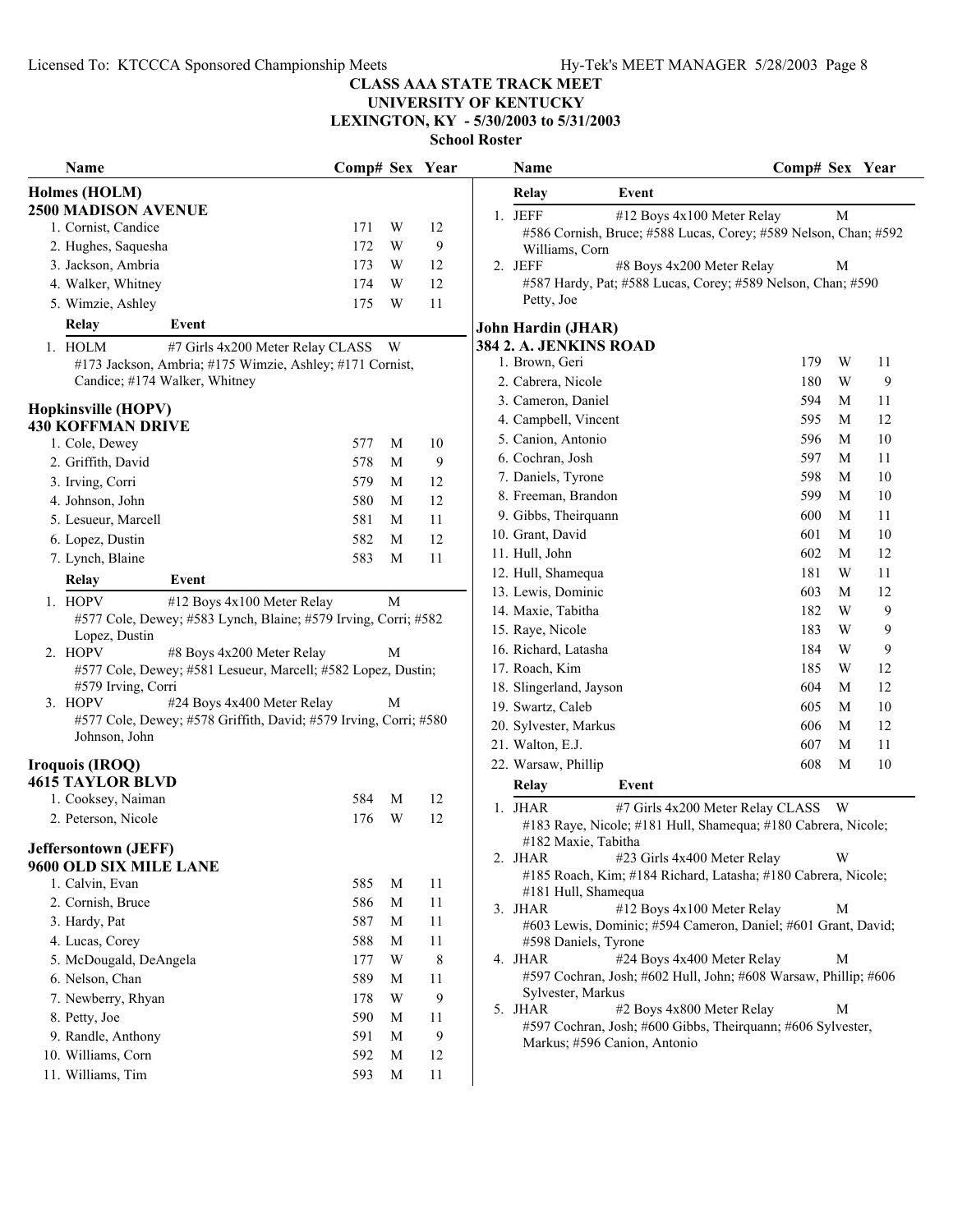**LEXINGTON, KY - 5/30/2003 to 5/31/2003**

| Name                                                                             | Comp# Sex Year |   |        | Name                                                             | Comp# Sex Year |        |         |
|----------------------------------------------------------------------------------|----------------|---|--------|------------------------------------------------------------------|----------------|--------|---------|
| Lafayette (LAFA)                                                                 |                |   |        | 3. Croudep, Isaac                                                | 617            | M      | 12      |
| <b>400 REED LANE</b>                                                             |                |   |        | 4. Doaty, Conrad                                                 | 618            | M      | 12      |
| 1. Alexander, Lori                                                               | 186            | W | 12     | 5. Garr, Stephen                                                 | 619            | M      | 10      |
| 2. Boyd, Lesa                                                                    | 187            | W | 10     | 6. Gowdy, Destiny                                                | 204            | W      | 9       |
| 3. Charles, Jessica                                                              | 188            | W | 10     | 7. Housum, TJ                                                    | 620            | M      | 10      |
| 4. Chenault, Courtney                                                            | 189            | W | 11     | 8. Hughes, Michael                                               | 621            | M      | 12      |
| 5. Clark, Lucy                                                                   | 190            | W | 10     | 9. Jones, Amber                                                  | 205            | W      | 12      |
| 6. Coles, Terrell                                                                | 191            | W | 9      | 10. Lester, Terrence                                             | 622            | M      | 11      |
| 7. Demus, Kennae                                                                 | 192            | W | 7      | 11. Lindsay, Jarvaun                                             | 623            | M      | 12      |
| 8. Frederiksen, Kathy                                                            | 193            | W | 12     | 12. Nicholson, Josh                                              | 624            | M      | 11      |
| 9. Logan, Janea                                                                  | 194            | W | 9      | 13. Norris, John                                                 | 625            | M      | 11      |
| 10. Norat, Seth                                                                  | 609            | M | 12     | 14. Peake, Karmesha                                              | 206            | W      | 12      |
| 11. Shafer, Paula                                                                | 195            | W | $10\,$ | 15. Sanders, Paul                                                | 626            | M      | 12      |
| 12. Wallace, Amber                                                               | 196            | W | 11     | 16. Shively, Danitra                                             | 207            | W      | 9       |
| 13. White, Kevin                                                                 | 610            | M | 12     | 17. Smialek, Ashley                                              | 208            | W      | 8       |
| Relay<br>Event                                                                   |                |   |        | 18. Smith, JR                                                    | 627            | M      | $10\,$  |
| 1. LAFA<br>#11 Girls 4x100 Meter Relay                                           |                | W |        | 19. Sydner, Tiondrea                                             | 209            | W      | $8\,$   |
| #188 Charles, Jessica; #196 Wallace, Amber; #186 Alexander,                      |                |   |        | 20. Traughber, Anna                                              | 210            | W      | 9       |
| Lori; #193 Frederiksen, Kathy                                                    |                |   |        | 21. Weaver, Vincent                                              | 628            | M      | 12      |
| #7 Girls 4x200 Meter Relay CLASS W<br>2. LAFA                                    |                |   |        | Event<br>Relay                                                   |                |        |         |
| #187 Boyd, Lesa; #188 Charles, Jessica; #196 Wallace, Amber;                     |                |   |        | 1. MALE<br>#11 Girls 4x100 Meter Relay                           |                | W      |         |
| #190 Clark, Lucy                                                                 |                |   |        | #207 Shively, Danitra; #205 Jones, Amber; #209 Sydner, Tiondrea; |                |        |         |
| 3. LAFA<br>#23 Girls 4x400 Meter Relay                                           |                | W |        | #206 Peake, Karmesha                                             |                |        |         |
| #196 Wallace, Amber; #188 Charles, Jessica; #187 Boyd, Lesa;<br>#190 Clark, Lucy |                |   |        | 2. MALE<br>#7 Girls 4x200 Meter Relay CLASS W                    |                |        |         |
|                                                                                  |                |   |        | #205 Jones, Amber; #210 Traughber, Anna; #207 Shively, Danitra;  |                |        |         |
| <b>Lincoln County (LINC)</b>                                                     |                |   |        | #206 Peake, Karmesha                                             |                |        |         |
| <b>60 EDUCATION WAY</b>                                                          |                |   |        | 3. MALE<br>#8 Boys 4x200 Meter Relay                             |                | M      |         |
| 1. Broadus, Amanda                                                               | 197            | W | 9      | #624 Nicholson, Josh; #616 Barnes, Jordan; #617 Croudep, Isaac;  |                |        |         |
| 2. Cooley, Leslie                                                                | 198            | W | 11     | #619 Garr, Stephen<br>#24 Boys 4x400 Meter Relay<br>4. MALE      |                | М      |         |
| 3. Greer, Gatlin                                                                 | 611            | M | 10     | #624 Nicholson, Josh; #617 Croudep, Isaac; #616 Barnes, Jordan;  |                |        |         |
| 4. Hardwick, Adrienne                                                            | 199            | W | $10\,$ | #623 Lindsay, Jarvaun                                            |                |        |         |
| 5. Hasty, Evan                                                                   | 612            | M | 12     |                                                                  |                |        |         |
| 6. Jones, Amber                                                                  | 200            | W | $10\,$ | <b>Marshall County (MARS)</b>                                    |                |        |         |
| 7. Long, Lindsay                                                                 | 201            | W | 9      | <b>416 HIGH SCHOOL ROAD</b>                                      |                |        |         |
| 8. Pitts, Megan                                                                  | 202            | W | 9      | 1. Dirkes, Laken                                                 | 211            | W<br>W | 8<br>11 |
| Relay<br>Event                                                                   |                |   |        | 2. Henson, Rachel                                                | 212            |        |         |
| #7 Girls 4x200 Meter Relay CLASS W<br>1. LINC                                    |                |   |        | 3. Ladd, Brian                                                   | 629            | M      | 11      |
| #201 Long, Lindsay; #198 Cooley, Leslie; #199 Hardwick,                          |                |   |        | 4. Walker, Stephen                                               | 630            | M      | 12      |
| Adrienne; #202 Pitts, Megan                                                      |                |   |        | 5. Wallace, Tyler                                                | 631            | M      | 11      |
| <b>Logan County (LOGA)</b>                                                       |                |   |        |                                                                  |                |        |         |
| 2200 BOWLING GREEN ROAD                                                          |                |   |        |                                                                  |                |        |         |
| 1. Adler, Todd                                                                   | 613            | M | 11     |                                                                  |                |        |         |
| 2. Clayton, Terry                                                                | 614            | M | 12     |                                                                  |                |        |         |
|                                                                                  |                |   |        |                                                                  |                |        |         |
| <b>Madison Central (MCEN)</b>                                                    |                |   |        |                                                                  |                |        |         |
| <b>705 N. 2ND STREET</b>                                                         |                |   |        |                                                                  |                |        |         |
| 1. Hall, Lauren                                                                  | 203            | W | 11     |                                                                  |                |        |         |
| Male (MALE)                                                                      |                |   |        |                                                                  |                |        |         |
| <b>4409 PRESTON HIGHWAY</b>                                                      |                |   |        |                                                                  |                |        |         |
| 1. Baker, Elijah                                                                 | 615            | M | 11     |                                                                  |                |        |         |
| 2. Barnes, Jordan                                                                | 616            | M | 12     |                                                                  |                |        |         |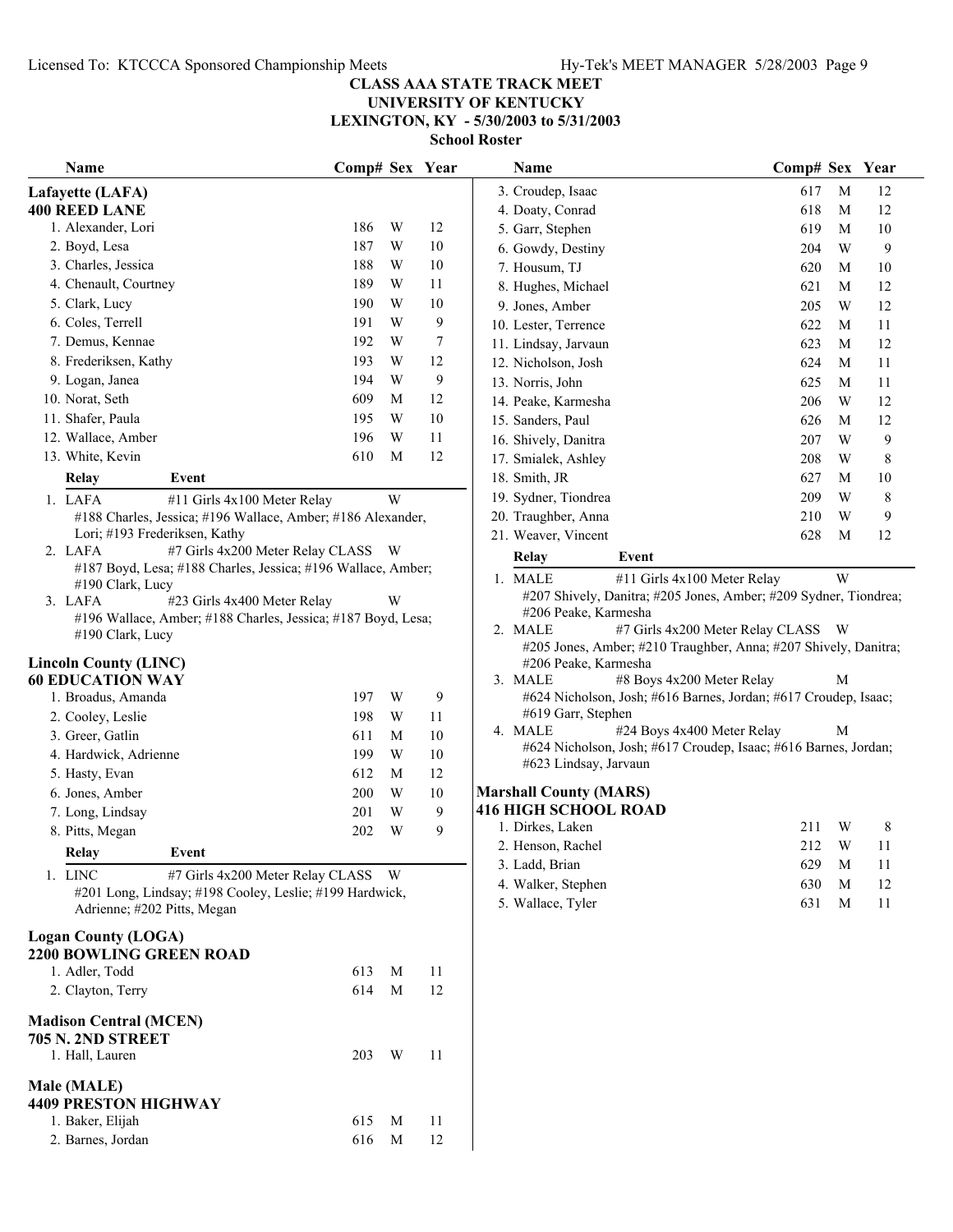**UNIVERSITY OF KENTUCKY**

**LEXINGTON, KY - 5/30/2003 to 5/31/2003**

| Name                                                                                         | Comp# Sex Year |                         |              | <b>Name</b>                                                                          | Comp# Sex Year |        |
|----------------------------------------------------------------------------------------------|----------------|-------------------------|--------------|--------------------------------------------------------------------------------------|----------------|--------|
| <b>Meade County (MEAD)</b>                                                                   |                |                         |              | <b>North Laurel (NLAU)</b>                                                           |                |        |
| <b>938 OLD STATE ROAD</b>                                                                    |                |                         |              | 1300 E. DANIEL BOONE PKY.                                                            |                |        |
| 1. Hall, Chris                                                                               | 632            | M                       | 11           | 1. Bradford, Ashley                                                                  | W<br>226       | 9      |
| 2. Joyner, Jarrett                                                                           | 633            | $\mathbf M$             | 12           | 2. Bradford, Bethany                                                                 | 227<br>W       | 12     |
| 3. Moorman, Tony                                                                             | 634            | M                       | 10           | 3. Irizarry, Karla                                                                   | 228<br>W       | 9      |
| 4. Offutt, Tyler                                                                             | 635            | M                       | 12           | 4. Manning, Sara                                                                     | W<br>229       | 11     |
| 5. Reeder, Robert                                                                            | 636            | $\mathbf M$             | 12           | 5. Powell, Jennifer                                                                  | W<br>230       | 11     |
| 6. Thomas, Ian                                                                               | 637            | M                       | 12           | 6. Roe, Maggie                                                                       | W<br>231       | 9      |
| 7. Thompson, Nathan                                                                          | 638            | M                       | $\mathbf{9}$ | Relay<br>Event                                                                       |                |        |
| 8. Wilson, Crystal                                                                           | 213            | $\mathbf W$             | 12           | 1. NLAU<br>#11 Girls 4x100 Meter Relay                                               | W              |        |
| Relay<br>Event                                                                               |                |                         |              | #231 Roe, Maggie; #227 Bradford, Bethany; #226 Bradford,                             |                |        |
| #2 Boys 4x800 Meter Relay<br>1. MEAD                                                         |                | M                       |              | Ashley; #229 Manning, Sara                                                           |                |        |
| #632 Hall, Chris; #633 Joyner, Jarrett; #636 Reeder, Robert; #635                            |                |                         |              | #7 Girls 4x200 Meter Relay CLASS W<br>2. NLAU                                        |                |        |
| Offutt, Tyler                                                                                |                |                         |              | #231 Roe, Maggie; #228 Irizarry, Karla; #227 Bradford, Bethany;                      |                |        |
|                                                                                              |                |                         |              | #226 Bradford, Ashley                                                                |                |        |
| <b>Nelson County (NELS)</b>                                                                  |                |                         |              | <b>Notre Dame (NDAM)</b>                                                             |                |        |
| <b>1070 BLOOMFIELD ROAD</b>                                                                  |                |                         |              | <b>1699 HILTON DRIVE</b>                                                             |                |        |
| 1. Howard, James                                                                             | 639            | M                       | 12           | 1. Bondick, Amber                                                                    | W<br>232       | 12     |
| <b>North Hardin (NHAR)</b>                                                                   |                |                         |              | 2. Brossart, Rebecca                                                                 | 233<br>W       | $10\,$ |
| 801 S. LOGSDON PKY                                                                           |                |                         |              | 3. Devine, Maggie                                                                    | 234<br>W       | 11     |
| 1. Agee, Alfred                                                                              | 640            | M                       | 12           | 4. France, Jen                                                                       | W<br>235       | 11     |
| 2. Atchison, Monica                                                                          | 214            | W                       | 12           | 5. Frommeyer, Kristen                                                                | 236<br>W       | 11     |
| 3. Bini, Calvin                                                                              | 641            | M                       | 10           | 6. Fussinger, Lauren                                                                 | 237<br>W       | 11     |
| 4. Buraimoh, Chaka                                                                           | 215            | W                       | 12           | 7. Geiger, Kristen                                                                   | 238<br>W       | 10     |
| 5. Calbert, Lynette                                                                          | 216            | W                       | 10           | 8. Hearn, Sarah                                                                      | 239<br>W       | 9      |
| 6. Campbell, Janeane                                                                         | 217            | W                       | 8            |                                                                                      | 240<br>W       |        |
| 7. Daniels, Lanitres                                                                         | 218            | W                       | 12           | 9. Krienest, Christina                                                               | W              | 10     |
| 8. Dew, Asa                                                                                  | 642            | M                       | 11           | 10. Kubala, Katie                                                                    | 241            | 10     |
| 9. Henry, Suzie                                                                              | 219            | W                       | 10           | 11. Moser, Courtney                                                                  | 242<br>W       | 9      |
| 10. Hibner, Erica                                                                            | 220            | W                       | 12           | 12. Popham, Becky                                                                    | 243<br>W       | 12     |
| 11. Hooker, Walter                                                                           | 643            | M                       | 12           | 13. Rosing, Rachel                                                                   | W<br>244       | 11     |
| 12. Horne, Cornelius                                                                         | 644            | M                       | 10           | 14. Sterling, Rebecca                                                                | W<br>245       | 12     |
| 13. Jackson, Kesha                                                                           | 221            | W                       | 11           | 15. Walsh, Anna                                                                      | W<br>246       | 10     |
| 14. Johnson, Quiana                                                                          | 222            | W                       | 11           | Relay<br>Event                                                                       |                |        |
| 15. Leandre, LaKendra                                                                        | 223            | $\ensuremath{\text{W}}$ | 9            | 1. NDAM<br>#11 Girls 4x100 Meter Relay                                               | W              |        |
| 16. Merriweather, Terayla                                                                    | 224            | W                       | $8\,$        | #239 Hearn, Sarah; #242 Moser, Courtney; #236 Frommeyer,                             |                |        |
| 17. Watson, Kevin                                                                            | 645            | M                       |              | Kristen; #244 Rosing, Rachel                                                         |                |        |
|                                                                                              |                |                         | 11           | #7 Girls 4x200 Meter Relay CLASS W<br>2. NDAM                                        |                |        |
| 18. Whitmore, Brittany                                                                       | 225            | W                       | 12           | #246 Walsh, Anna; #233 Brossart, Rebecca; #244 Rosing, Rachel;<br>#241 Kubala, Katie |                |        |
| 19. Woodrow, Scott                                                                           | 646            | M                       | 11           | 3. NDAM<br>#1 Girls 4x800 Meter Relay CLASS W                                        |                |        |
| Relay<br>Event                                                                               |                |                         |              | #232 Bondick, Amber; #245 Sterling, Rebecca; #240 Krienest,                          |                |        |
| 1. NHAR<br>#11 Girls 4x100 Meter Relay                                                       |                | W                       |              | Christina; #238 Geiger, Kristen                                                      |                |        |
| #224 Merriweather, Terayla; #221 Jackson, Kesha; #220 Hibner,                                |                |                         |              |                                                                                      |                |        |
| Erica; #215 Buraimoh, Chaka                                                                  |                |                         |              |                                                                                      |                |        |
| #7 Girls 4x200 Meter Relay CLASS W<br>2. NHAR                                                |                |                         |              |                                                                                      |                |        |
| #224 Merriweather, Terayla; #221 Jackson, Kesha; #220 Hibner,<br>Erica; #215 Buraimoh, Chaka |                |                         |              |                                                                                      |                |        |
| #23 Girls 4x400 Meter Relay<br>3. NHAR                                                       |                | W                       |              |                                                                                      |                |        |
| #221 Jackson, Kesha; #220 Hibner, Erica; #217 Campbell, Janeane;                             |                |                         |              |                                                                                      |                |        |
| #215 Buraimoh, Chaka                                                                         |                |                         |              |                                                                                      |                |        |
| #12 Boys 4x100 Meter Relay<br>4. NHAR                                                        |                | M                       |              |                                                                                      |                |        |
| #640 Agee, Alfred; #644 Horne, Cornelius; #646 Woodrow, Scott;                               |                |                         |              |                                                                                      |                |        |
| #642 Dew, Asa                                                                                |                |                         |              |                                                                                      |                |        |
|                                                                                              |                |                         |              |                                                                                      |                |        |

| Name                                                                                               | Comp# Sex Year |   |    |
|----------------------------------------------------------------------------------------------------|----------------|---|----|
| <b>North Laurel (NLAU)</b>                                                                         |                |   |    |
| 1300 E. DANIEL BOONE PKY.                                                                          |                |   |    |
| 1. Bradford, Ashley                                                                                | 226            | W | 9  |
| 2. Bradford, Bethany                                                                               | 227            | W | 12 |
| 3. Irizarry, Karla                                                                                 | 228            | W | 9  |
| 4. Manning, Sara                                                                                   | 229            | W | 11 |
| 5. Powell, Jennifer                                                                                | 230            | W | 11 |
| 6. Roe, Maggie                                                                                     | 231            | W | 9  |
| Event<br>Relay                                                                                     |                |   |    |
| 1. NLAU<br>#11 Girls 4x100 Meter Relay<br>#231 Roe, Maggie; #227 Bradford, Bethany; #226 Bradford, |                | W |    |
| Ashley; #229 Manning, Sara                                                                         |                |   |    |
| 2. NLAU<br>#7 Girls 4x200 Meter Relay CLASS                                                        |                | W |    |
| #231 Roe, Maggie; #228 Irizarry, Karla; #227 Bradford, Bethany;                                    |                |   |    |
| #226 Bradford, Ashley                                                                              |                |   |    |
| <b>Notre Dame (NDAM)</b>                                                                           |                |   |    |
| <b>1699 HILTON DRIVE</b>                                                                           |                |   |    |
| 1. Bondick, Amber                                                                                  | 232            | W | 12 |
| 2. Brossart, Rebecca                                                                               | 233            | W | 10 |
| 3. Devine, Maggie                                                                                  | 234            | W | 11 |
| 4. France, Jen                                                                                     | 235            | W | 11 |
| 5. Frommeyer, Kristen                                                                              | 236            | W | 11 |
| 6. Fussinger, Lauren                                                                               | 237            | W | 11 |
| 7. Geiger, Kristen                                                                                 | 238            | W | 10 |
| 8. Hearn, Sarah                                                                                    | 239            | W | 9  |
| 9. Krienest, Christina                                                                             | 240            | W | 10 |
| 10. Kubala, Katie                                                                                  | 241            | W | 10 |
| 11. Moser, Courtney                                                                                | 242            | W | 9  |
| 12. Popham, Becky                                                                                  | 243            | W | 12 |
| 13. Rosing, Rachel                                                                                 | 244            | W | 11 |
| 14. Sterling, Rebecca                                                                              | 245            | W | 12 |
| 15. Walsh, Anna                                                                                    | 246            | W | 10 |
| Event<br>Relay                                                                                     |                |   |    |
| 1. NDAM<br>#11 Girls 4x100 Meter Relay                                                             |                | W |    |
| #239 Hearn, Sarah; #242 Moser, Courtney; #236 Frommeyer,                                           |                |   |    |
| Kristen; #244 Rosing, Rachel                                                                       |                |   |    |
| 2. NDAM<br>#7 Girls 4x200 Meter Relay CLASS                                                        |                | W |    |
| #246 Walsh, Anna; #233 Brossart, Rebecca; #244 Rosing, Rachel;                                     |                |   |    |
| #241 Kubala, Katie                                                                                 |                |   |    |
| #1 Girls 4x800 Meter Relay CLASS<br>3. NDAM                                                        |                | W |    |
| #232 Bondick, Amber; #245 Sterling, Rebecca; #240 Krienest,<br>Christina; #238 Geiger, Kristen     |                |   |    |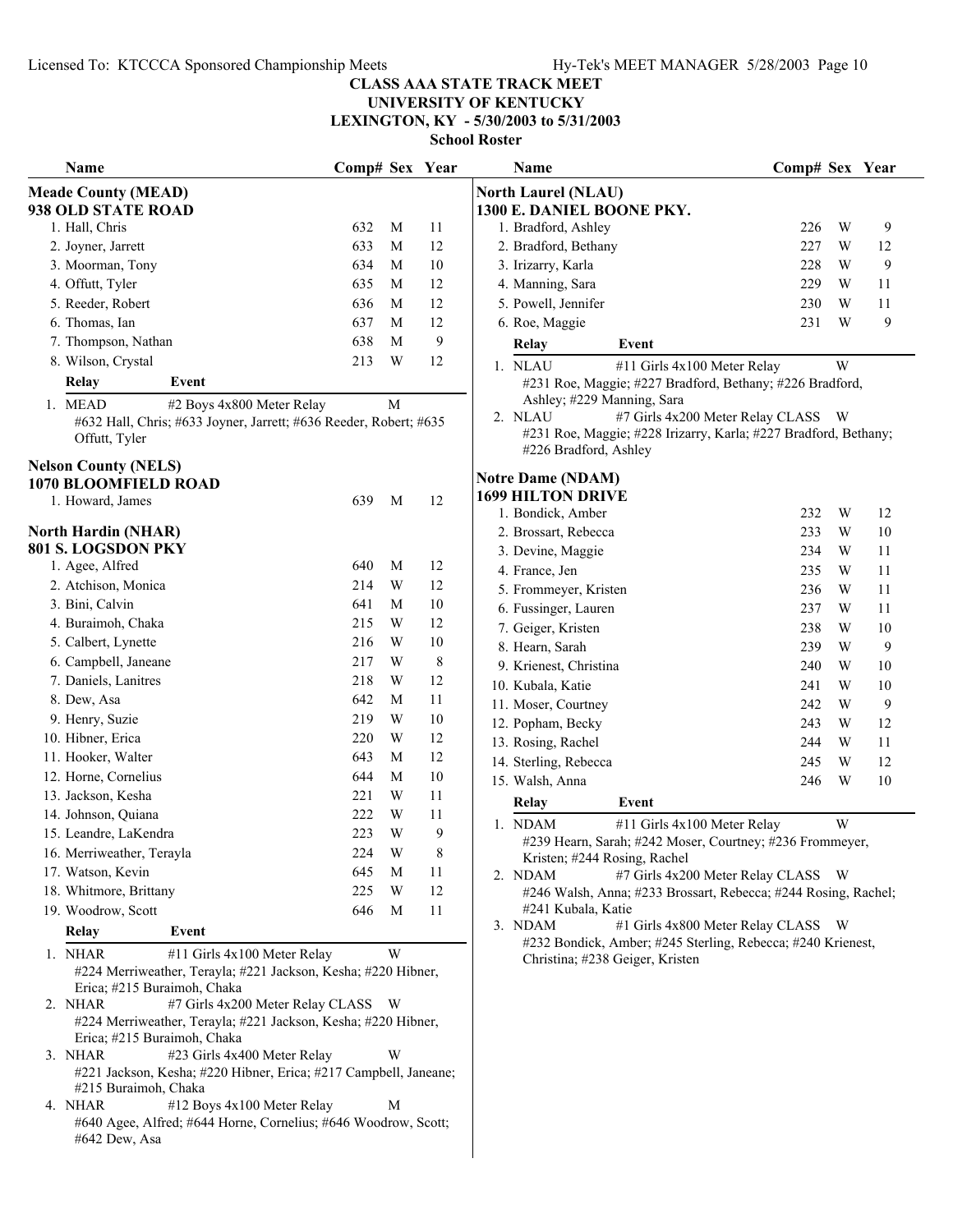**UNIVERSITY OF KENTUCKY LEXINGTON, KY - 5/30/2003 to 5/31/2003**

|    | Name                                                                                 | Comp# Sex Year |   |                | Name                                                                                                | Comp# Sex Year |              |                  |
|----|--------------------------------------------------------------------------------------|----------------|---|----------------|-----------------------------------------------------------------------------------------------------|----------------|--------------|------------------|
|    | <b>Oldham County (OLDH)</b>                                                          |                |   |                | 12. Johnson, Tara                                                                                   | 261            | W            | 9                |
|    | <b>PO BOX 187</b>                                                                    |                |   |                | 13. Kleinert, Coady                                                                                 | 262            | W            | 11               |
|    | 1150 N. HIGHWAY 393                                                                  |                |   |                | 14. Lane, Heather                                                                                   | 263            | W            | 12               |
|    | 1. Bernard, Stuart                                                                   | 647            | M | 9              | 15. Lousignont, Tiffany                                                                             | 264            | W            | 12               |
|    | 2. Bramlett, Kevin                                                                   | 648            | M | 10             | 16. Maguire, Rory                                                                                   | 663            | $\mathbf{M}$ | 10               |
|    | 3. Brewer, Miles                                                                     | 649            | M | 12             | 17. Mason, Aaron                                                                                    | 664            | M            | 12               |
|    | 4. Cole, Matt                                                                        | 650            | M | 10             | 18. McCann, Andrew                                                                                  | 665            | M            | 10               |
|    | 5. Combs, Scott                                                                      | 651            | M | 12             | 19. Mcleod, Sara                                                                                    | 265            | W            | 10               |
|    | 6. Crutcher, Eddie                                                                   | 652            | M | 10             | 20. Morris, Kelly                                                                                   | 266            | W            | 10               |
|    | 7. Early, Bryan                                                                      | 653            | M | 11             | 21. Morrison, Chuck                                                                                 | 666            | M            | 9                |
|    | 8. Hagan, Alex                                                                       | 654            | M | 12             | 22. Powell, Jamaal                                                                                  | 667            | M            | 12               |
|    | 9. Jordon, Bryan                                                                     | 655            | M | 10             | 23. Quigley, Matt                                                                                   | 668            | M            | 10               |
|    | 10. Kellam, Corey                                                                    | 656            | M | 11             | 24. Schaffer, Cathy                                                                                 | 267            | W            | 11               |
|    | 11. Lund, Joe                                                                        | 657            | M | 10             | 25. Schroeder, Thadler                                                                              | 669            | M            | 11               |
|    | 12. Smith, Matt                                                                      | 658            | M | 9              | 26. Smith, Justin                                                                                   | 670            | M            | $\boldsymbol{9}$ |
|    | Relay<br>Event                                                                       |                |   |                | 27. Ufomata, Eloho                                                                                  | 268            | W            | 11               |
|    |                                                                                      |                |   |                | 28. Van der Meer, Mat                                                                               | 671            | M            | 11               |
|    | 1. OLDH<br>#12 Boys 4x100 Meter Relay                                                |                | M |                | 29. Webb, Markell                                                                                   | 672            | M            | 11               |
|    | #651 Combs, Scott; #649 Brewer, Miles; #648 Bramlett, Kevin;<br>#652 Crutcher, Eddie |                |   |                |                                                                                                     | 269            | W            | 12               |
|    | #8 Boys 4x200 Meter Relay<br>2. OLDH                                                 |                | M |                | 30. Weber, Katie                                                                                    |                |              |                  |
|    | #651 Combs, Scott; #649 Brewer, Miles; #648 Bramlett, Kevin;                         |                |   |                | Event<br>Relay                                                                                      |                |              |                  |
|    | #652 Crutcher, Eddie                                                                 |                |   |                | #11 Girls 4x100 Meter Relay<br>1. PAUL                                                              |                | W            |                  |
|    | 3. OLDH<br>#2 Boys 4x800 Meter Relay                                                 |                | M |                | #269 Weber, Katie; #261 Johnson, Tara; #268 Ufomata, Eloho;                                         |                |              |                  |
|    | #647 Bernard, Stuart; #656 Kellam, Corey; #658 Smith, Matt; #654                     |                |   |                | #260 Johnson, Laurie<br>2. PAUL                                                                     |                |              |                  |
|    | Hagan, Alex                                                                          |                |   |                | #7 Girls 4x200 Meter Relay CLASS W<br>#269 Weber, Katie; #261 Johnson, Tara; #268 Ufomata, Eloho;   |                |              |                  |
|    | <b>Owensboro (OBOR)</b>                                                              |                |   |                | #260 Johnson, Laurie                                                                                |                |              |                  |
|    | <b>1800FREDERICA STREET</b>                                                          |                |   |                | 3. PAUL<br>#23 Girls 4x400 Meter Relay                                                              |                | W            |                  |
|    | 1. Douglas, Brittany                                                                 | 247            | W | 8              | #253 Blair, Megan; #258 Davis, Maggie; #254 Bouvin, Laura;                                          |                |              |                  |
|    | 2. Johnson, Kelsey                                                                   | 248            | W | 9              | #262 Kleinert, Coady                                                                                |                |              |                  |
|    | 3. McHenry, Keyocko                                                                  | 249            | W | 9              | #1 Girls 4x800 Meter Relay CLASS W<br>4. PAUL                                                       |                |              |                  |
|    | 4. McHenry, Shartez                                                                  | 250            | W | 10             | #258 Davis, Maggie; #262 Kleinert, Coady; #254 Bouvin, Laura;                                       |                |              |                  |
|    | 5. Moorman, Jamar                                                                    | 659            | M | 11             | #256 Bowlds, Megan                                                                                  |                |              |                  |
|    | 6. Smith, Tasia                                                                      | 251            | W | $\,$ $\,$      | #12 Boys 4x100 Meter Relay<br>5. PAUL<br>#667 Powell, Jamaal; #664 Mason, Aaron; #662 Haddix, John; |                | M            |                  |
|    | 7. Wilson, Tamecia                                                                   | 252            | W | 9              | #672 Webb, Markell                                                                                  |                |              |                  |
|    | Relay<br>Event                                                                       |                |   |                | #2 Boys 4x800 Meter Relay<br>6. PAUL                                                                |                | M            |                  |
|    | <b>OBOR</b><br>#11 Girls 4x100 Meter Relay                                           |                | W |                | #665 McCann, Andrew; #669 Schroeder, Thadler; #671 Van der                                          |                |              |                  |
| 1. | #249 McHenry, Keyocko; #252 Wilson, Tamecia; #250 McHenry,                           |                |   |                | Meer, Mat; #668 Quigley, Matt                                                                       |                |              |                  |
|    | Shartez; #248 Johnson, Kelsey                                                        |                |   |                | <b>Perry County Central (PECC)</b>                                                                  |                |              |                  |
|    |                                                                                      |                |   |                | <b>305 PARK AVENUE</b>                                                                              |                |              |                  |
|    | <b>Paul Dunbar (PAUL)</b>                                                            |                |   |                | 1. Cory, Kevin                                                                                      | 673            | M            | 12               |
|    | 1600 MAN O WAR BLVD                                                                  |                |   |                |                                                                                                     |                |              |                  |
|    | 1. Anderson, Jermaine                                                                | 660            | M | 12             | <b>Pleasure Ridge Park (PRP)</b>                                                                    |                |              |                  |
|    | 2. Bailey, Keith                                                                     | 661            | M | $\overline{9}$ | 5901 GREENWOOD ROAD                                                                                 |                |              |                  |
|    | 3. Blair, Megan                                                                      | 253            | W | 11             | 1. Smith - Williams, Anitha                                                                         | 270 W          |              | 11               |
|    | 4. Bouvin, Laura                                                                     | 254            | W | 11             |                                                                                                     |                |              |                  |
|    | 5. Bowlds, Katie                                                                     | 255            | W | 10             |                                                                                                     |                |              |                  |
|    | 6. Bowlds, Megan                                                                     | 256            | W | 10             |                                                                                                     |                |              |                  |
|    | 7. Davis, Colleen                                                                    | 257            | W | 9              |                                                                                                     |                |              |                  |
|    | 8. Davis, Maggie                                                                     | 258            | W | 11             |                                                                                                     |                |              |                  |
|    | 9. Haddix, John                                                                      | 662            | M | 10             |                                                                                                     |                |              |                  |
|    | 10. Johnson, Brittany                                                                | 259            | W | 11             |                                                                                                     |                |              |                  |
|    | 11. Johnson, Laurie                                                                  | 260            | W | 11             |                                                                                                     |                |              |                  |

| Name                                                                                                                                                                                                                                                                                                                                                                                                                                                                                                                                                                                                                                                                                                                                                                | Comp# Sex |                       | Year |
|---------------------------------------------------------------------------------------------------------------------------------------------------------------------------------------------------------------------------------------------------------------------------------------------------------------------------------------------------------------------------------------------------------------------------------------------------------------------------------------------------------------------------------------------------------------------------------------------------------------------------------------------------------------------------------------------------------------------------------------------------------------------|-----------|-----------------------|------|
| 12. Johnson, Tara                                                                                                                                                                                                                                                                                                                                                                                                                                                                                                                                                                                                                                                                                                                                                   | 261       | W                     | 9    |
| 13. Kleinert, Coady                                                                                                                                                                                                                                                                                                                                                                                                                                                                                                                                                                                                                                                                                                                                                 | 262       | W                     | 11   |
| 14. Lane, Heather                                                                                                                                                                                                                                                                                                                                                                                                                                                                                                                                                                                                                                                                                                                                                   | 263       | W                     | 12   |
| 15. Lousignont, Tiffany                                                                                                                                                                                                                                                                                                                                                                                                                                                                                                                                                                                                                                                                                                                                             | 264       | W                     | 12   |
| 16. Maguire, Rory                                                                                                                                                                                                                                                                                                                                                                                                                                                                                                                                                                                                                                                                                                                                                   | 663       | М                     | 10   |
| 17. Mason, Aaron                                                                                                                                                                                                                                                                                                                                                                                                                                                                                                                                                                                                                                                                                                                                                    | 664       | М                     | 12   |
| 18. McCann, Andrew                                                                                                                                                                                                                                                                                                                                                                                                                                                                                                                                                                                                                                                                                                                                                  | 665       | М                     | 10   |
| 19. Mcleod, Sara                                                                                                                                                                                                                                                                                                                                                                                                                                                                                                                                                                                                                                                                                                                                                    | 265       | W                     | 10   |
| 20. Morris, Kelly                                                                                                                                                                                                                                                                                                                                                                                                                                                                                                                                                                                                                                                                                                                                                   | 266       | W                     | 10   |
| 21. Morrison, Chuck                                                                                                                                                                                                                                                                                                                                                                                                                                                                                                                                                                                                                                                                                                                                                 | 666       | М                     | 9    |
| 22. Powell, Jamaal                                                                                                                                                                                                                                                                                                                                                                                                                                                                                                                                                                                                                                                                                                                                                  | 667       | М                     | 12   |
| 23. Quigley, Matt                                                                                                                                                                                                                                                                                                                                                                                                                                                                                                                                                                                                                                                                                                                                                   | 668       | М                     | 10   |
| 24. Schaffer, Cathy                                                                                                                                                                                                                                                                                                                                                                                                                                                                                                                                                                                                                                                                                                                                                 | 267       | W                     | 11   |
| 25. Schroeder, Thadler                                                                                                                                                                                                                                                                                                                                                                                                                                                                                                                                                                                                                                                                                                                                              | 669       | М                     | 11   |
| 26. Smith, Justin                                                                                                                                                                                                                                                                                                                                                                                                                                                                                                                                                                                                                                                                                                                                                   | 670       | М                     | 9    |
| 27. Ufomata, Eloho                                                                                                                                                                                                                                                                                                                                                                                                                                                                                                                                                                                                                                                                                                                                                  | 268       | W                     | 11   |
| 28. Van der Meer, Mat                                                                                                                                                                                                                                                                                                                                                                                                                                                                                                                                                                                                                                                                                                                                               | 671       | М                     | 11   |
| 29. Webb, Markell                                                                                                                                                                                                                                                                                                                                                                                                                                                                                                                                                                                                                                                                                                                                                   | 672       | M                     | 11   |
| 30. Weber, Katie                                                                                                                                                                                                                                                                                                                                                                                                                                                                                                                                                                                                                                                                                                                                                    | 269       | W                     | 12   |
| Relay<br>Event                                                                                                                                                                                                                                                                                                                                                                                                                                                                                                                                                                                                                                                                                                                                                      |           |                       |      |
| #269 Weber, Katie; #261 Johnson, Tara; #268 Ufomata, Eloho;<br>#260 Johnson, Laurie<br>#7 Girls 4x200 Meter Relay CLASS<br>2. PAUL<br>#269 Weber, Katie; #261 Johnson, Tara; #268 Ufomata, Eloho;<br>#260 Johnson, Laurie<br>3. PAUL<br>#23 Girls 4x400 Meter Relay<br>#253 Blair, Megan; #258 Davis, Maggie; #254 Bouvin, Laura;<br>#262 Kleinert, Coady<br>4. PAUL<br>#1 Girls 4x800 Meter Relay CLASS<br>#258 Davis, Maggie; #262 Kleinert, Coady; #254 Bouvin, Laura;<br>#256 Bowlds, Megan<br>#12 Boys 4x100 Meter Relay<br>5. PAUL<br>#667 Powell, Jamaal; #664 Mason, Aaron; #662 Haddix, John;<br>#672 Webb, Markell<br>6. PAUL<br>#2 Boys 4x800 Meter Relay<br>#665 McCann, Andrew; #669 Schroeder, Thadler; #671 Van der<br>Meer, Mat; #668 Quigley, Matt |           | W<br>W<br>W<br>M<br>М |      |
| <b>Perry County Central (PECC)</b>                                                                                                                                                                                                                                                                                                                                                                                                                                                                                                                                                                                                                                                                                                                                  |           |                       |      |
| <b>305 PARK AVENUE</b>                                                                                                                                                                                                                                                                                                                                                                                                                                                                                                                                                                                                                                                                                                                                              |           |                       |      |
| 1. Cory, Kevin                                                                                                                                                                                                                                                                                                                                                                                                                                                                                                                                                                                                                                                                                                                                                      | 673       | M                     | 12   |
| <b>Pleasure Ridge Park (PRP)</b><br><b>5901 GREENWOOD ROAD</b>                                                                                                                                                                                                                                                                                                                                                                                                                                                                                                                                                                                                                                                                                                      |           |                       |      |
| 1. Smith - Williams, Anitha                                                                                                                                                                                                                                                                                                                                                                                                                                                                                                                                                                                                                                                                                                                                         | 270       | W                     | 11   |
|                                                                                                                                                                                                                                                                                                                                                                                                                                                                                                                                                                                                                                                                                                                                                                     |           |                       |      |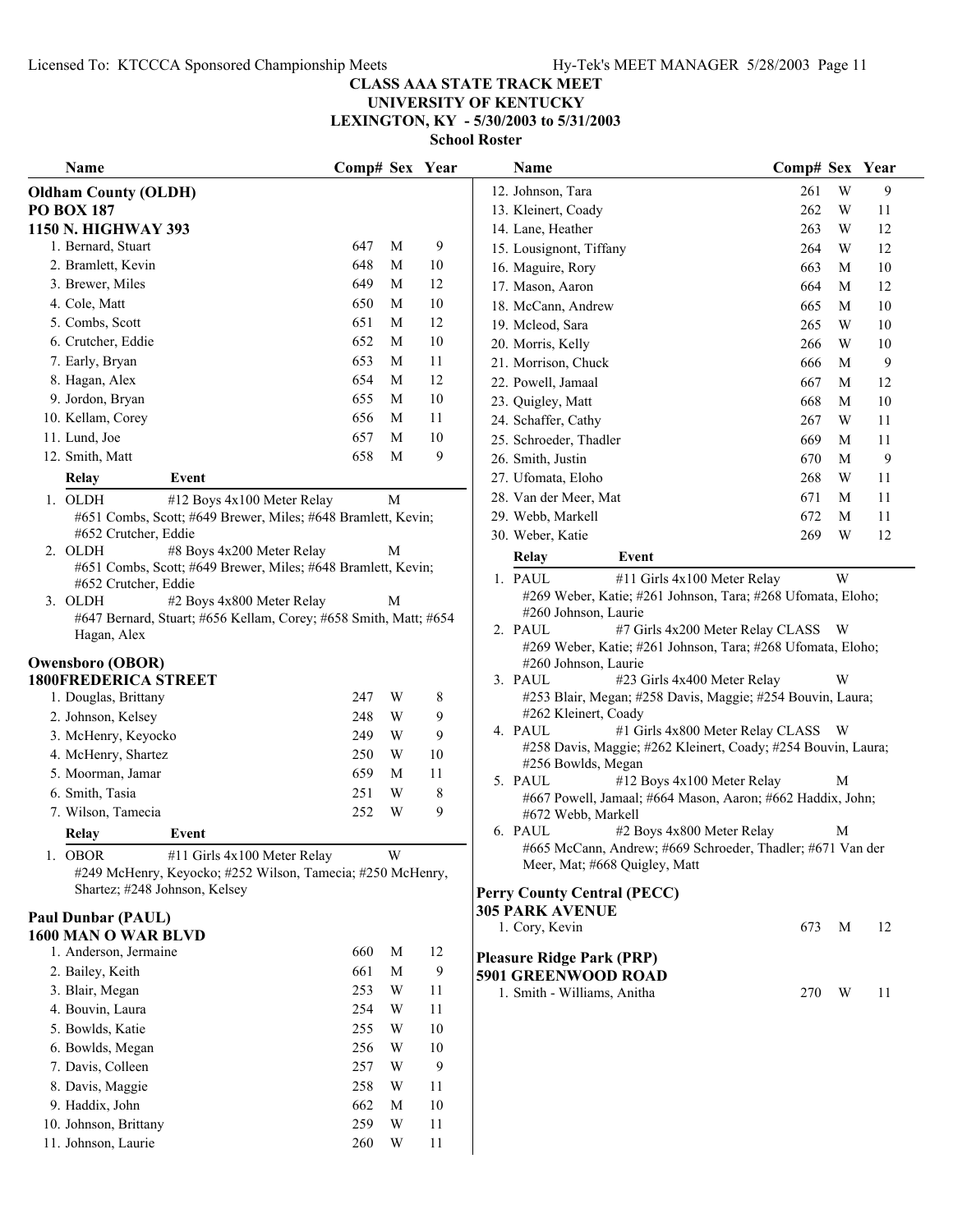### **UNIVERSITY OF KENTUCKY LEXINGTON, KY - 5/30/2003 to 5/31/2003**

| Name                                                             | Comp# Sex Year |                  |        | Comp# Sex Year<br><b>Name</b>                                                    |             |
|------------------------------------------------------------------|----------------|------------------|--------|----------------------------------------------------------------------------------|-------------|
| <b>Pulaski County (PULA)</b>                                     |                |                  |        | Event<br>Relay                                                                   |             |
| <b>511 E. UNIVERSITY DRIVE</b>                                   |                |                  |        | 1. PUSW<br>W<br>#11 Girls 4x100 Meter Relay                                      |             |
| 1. Ashley, Matthew                                               | 674            | M                | 11     | #275 Davidson, Dawn; #283 Roberts, Whitney; #272 Baker,                          |             |
| 2. Bullock, Billy                                                | 675            | M                | 11     | Cassie; #281 Perkins, Danielle                                                   |             |
| 3. Davis, Josh                                                   | 676            | M                | 12     | 2. PUSW<br>#23 Girls 4x400 Meter Relay<br>W                                      |             |
| 4. Hull, Justin                                                  | 677            | M                | 12     | #276 Deaton, Megan; #278 Haynes, Jaci; #277 Hall, Lora; #280                     |             |
| 5. Meece, Dustin                                                 | 678            | M                | 9      | Mulloney, Stephanie                                                              |             |
| 6. Miller, Todd                                                  | 679            | M                | 9      | 3. PUSW<br>#1 Girls 4x800 Meter Relay CLASS W                                    |             |
| 7. Smith, Nate                                                   | 680            | M                | 9      | #276 Deaton, Megan; #282 Phelps, Stephanie; #277 Hall, Lora;                     |             |
| 8. Woodcock, Callie                                              | 271            | W                | 10     | #273 Brainard, Whitney<br>#12 Boys 4x100 Meter Relay                             |             |
| Relay<br>Event                                                   |                |                  |        | 4. PUSW<br>M<br>#692 Sexton, Sam; #688 McPherson, Martin; #689 Renfro, Lee;      |             |
| 1. PULA<br>#8 Boys 4x200 Meter Relay                             |                | M                |        | #693 Smith, Josh                                                                 |             |
| #677 Hull, Justin; #675 Bullock, Billy; #678 Meece, Dustin; #679 |                |                  |        | 5. PUSW<br>#8 Boys 4x200 Meter Relay<br>M                                        |             |
| Miller, Todd                                                     |                |                  |        | #692 Sexton, Sam; #688 McPherson, Martin; #691 Roosa, Jeremy<br>#689 Renfro, Lee |             |
| Pulaski Southwestern (PUSW)                                      |                |                  |        | 6. PUSW<br>#24 Boys 4x400 Meter Relay<br>M                                       |             |
| 1765 WTLO ROAD                                                   |                |                  |        | #691 Roosa, Jeremy; #687 Kalz, John; #690 Riggs, Richard; #683                   |             |
| 1. Baker, Cassie                                                 | 272            | W                | 11     | Crowe, Kevin                                                                     |             |
| 2. Bidarian, Cameron                                             | 681            | M                | 11     | 7. PUSW<br>#2 Boys 4x800 Meter Relay<br>M                                        |             |
| 3. Brainard, Josh                                                | 682            | M                | 9      | #687 Kalz, John; #694 Thomas, Russell; #684 Ford, Kent; #683                     |             |
| 4. Brainard, Whitney                                             | 273            | W                | 11     | Crowe, Kevin                                                                     |             |
| 5. Crowe, Kevin                                                  | 683            | M                | 10     | <b>Ryle (RYLE)</b>                                                               |             |
| 6. Crowe, Kotey                                                  | 274            | W                | 6      | 10379 US42                                                                       |             |
| 7. Davidson, Dawn                                                | 275            | W                | 12     | 699<br>M<br>1. Allgeier, Mike<br>11                                              |             |
| 8. Deaton, Megan                                                 | 276            | W                | 9      | 2. Coyle, Jimmy<br>700<br>M                                                      | 12          |
| 9. Ford, Kent                                                    | 684            | M                | 10     | 3. Gray, Scott<br>701<br>M                                                       | $\,$ 8 $\,$ |
| 10. Goggin, Jeremy                                               | 685            | M                | 12     | 702<br>4. Hall, Tim<br>M                                                         | 12          |
| 11. Hall, Lora                                                   | 277            | W                | 9      | 703<br>5. Koehler, Zach<br>M                                                     | $10\,$      |
| 12. Haynes, Jaci                                                 | 278            | W                | 9      | 704<br>6. Lawson, Scott<br>M                                                     | 9           |
| 13. Herald, Olanda                                               | 279            | W                | 9      | 7. Paul, Matt<br>705<br>M                                                        | 10          |
| 14. Hopkins, Robbie                                              | 686            | M                | 11     | 706<br>$\mathbf M$<br>8. Porter, Zach<br>11                                      |             |
| 15. Kalz, John                                                   | 687            | M                | 12     | 285<br>W<br>9. Ross, Abby                                                        | 9           |
| 16. McPherson, Martin                                            | 688            | M                | 12     | 10. Scott, Kyle<br>707<br>M                                                      | 12          |
| 17. Mulloney, Stephanie                                          | 280            | W                | 10     | $\mathbf M$<br>11. Stockdill, Steven<br>708                                      | 9           |
| 18. Perkins, Danielle                                            | 281            | W                | 11     | 709<br>M<br>11<br>12. Treadway, Tim                                              |             |
| 19. Phelps, Stephanie                                            | 282            | $\mathbf W$      | $12\,$ | 13. Warren, Nick<br>710<br>$\mathbf M$                                           | 12          |
| 20. Renfro, Lee                                                  | 689            |                  |        |                                                                                  |             |
|                                                                  | 690            | M<br>$\mathbf M$ | $10\,$ | Event<br>Relay                                                                   |             |
| 21. Riggs, Richard                                               |                |                  | 11     | #12 Boys 4x100 Meter Relay<br>$\mathbf M$<br>1. RYLE                             |             |
| 22. Roberts, Whitney                                             | 283            | W                | 11     | #702 Hall, Tim; #710 Warren, Nick; #708 Stockdill, Steven; #701<br>Gray, Scott   |             |
| 23. Roosa, Jeremy                                                | 691            | M                | 12     | #8 Boys 4x200 Meter Relay<br>2. RYLE<br>M                                        |             |
| 24. Sexton, Sam                                                  | 692            | M                | 12     | #702 Hall, Tim; #710 Warren, Nick; #708 Stockdill, Steven; #709                  |             |
| 25. Smith, Josh                                                  | 693            | M                | 9      | Treadway, Tim                                                                    |             |
| 26. Thomas, Russell                                              | 694            | M                | 12     | 3. RYLE<br>#24 Boys 4x400 Meter Relay<br>M                                       |             |
| 27. Welch, Chase                                                 | 695            | M                | 11     | #702 Hall, Tim; #707 Scott, Kyle; #706 Porter, Zach; #699                        |             |
| 28. Welch, Clay                                                  | 696            | M                | 9      | Allgeier, Mike                                                                   |             |
| 29. Weldy, Margaret                                              | 284            | W                | 9      |                                                                                  |             |
| 30. Weldy, Nathan                                                | 697            | M                | 12     |                                                                                  |             |
| 31. Wright, Patrick                                              | 698            | M                | 9      |                                                                                  |             |

|    | Name                           |                                                                 | Comp# Sex Year |   |    |
|----|--------------------------------|-----------------------------------------------------------------|----------------|---|----|
|    | Relay                          | Event                                                           |                |   |    |
|    | 1. PUSW                        | #11 Girls 4x100 Meter Relay                                     |                | W |    |
|    |                                | #275 Davidson, Dawn; #283 Roberts, Whitney; #272 Baker,         |                |   |    |
|    | Cassie; #281 Perkins, Danielle |                                                                 |                |   |    |
| 2. | <b>PUSW</b>                    | #23 Girls 4x400 Meter Relay                                     |                | W |    |
|    |                                | #276 Deaton, Megan; #278 Haynes, Jaci; #277 Hall, Lora; #280    |                |   |    |
|    | Mulloney, Stephanie            |                                                                 |                |   |    |
|    | 3. PUSW                        | #1 Girls 4x800 Meter Relay CLASS                                |                | W |    |
|    | #273 Brainard, Whitney         | #276 Deaton, Megan; #282 Phelps, Stephanie; #277 Hall, Lora;    |                |   |    |
|    | 4. PUSW                        | #12 Boys 4x100 Meter Relay                                      |                | М |    |
|    |                                | #692 Sexton, Sam; #688 McPherson, Martin; #689 Renfro, Lee;     |                |   |    |
|    | #693 Smith, Josh               |                                                                 |                |   |    |
|    | 5. PUSW                        | #8 Boys 4x200 Meter Relay                                       |                | М |    |
|    |                                | #692 Sexton, Sam; #688 McPherson, Martin; #691 Roosa, Jeremy;   |                |   |    |
|    | #689 Renfro, Lee               |                                                                 |                |   |    |
|    | 6. PUSW                        | #24 Boys 4x400 Meter Relay                                      |                | М |    |
|    |                                | #691 Roosa, Jeremy; #687 Kalz, John; #690 Riggs, Richard; #683  |                |   |    |
|    | Crowe, Kevin                   |                                                                 |                |   |    |
| 7. | <b>PUSW</b>                    | #2 Boys 4x800 Meter Relay                                       |                | М |    |
|    |                                | #687 Kalz, John; #694 Thomas, Russell; #684 Ford, Kent; #683    |                |   |    |
|    | Crowe, Kevin                   |                                                                 |                |   |    |
|    | yle (RYLE)                     |                                                                 |                |   |    |
|    | 379 US 42                      |                                                                 |                |   |    |
|    | 1. Allgeier, Mike              |                                                                 | 699            | М | 11 |
|    | 2. Coyle, Jimmy                |                                                                 | 700            | М | 12 |
|    | 3. Gray, Scott                 |                                                                 | 701            | М | 8  |
|    | 4. Hall, Tim                   |                                                                 | 702            | М | 12 |
|    | 5. Koehler, Zach               |                                                                 | 703            | М | 10 |
|    | 6. Lawson, Scott               |                                                                 | 704            | М | 9  |
|    | 7. Paul, Matt                  |                                                                 | 705            | М | 10 |
|    | 8. Porter, Zach                |                                                                 | 706            | М | 11 |
|    | 9. Ross, Abby                  |                                                                 | 285            | W | 9  |
|    | 10. Scott, Kyle                |                                                                 | 707            | М | 12 |
|    | 11. Stockdill, Steven          |                                                                 | 708            | М | 9  |
|    | 12. Treadway, Tim              |                                                                 | 709            | М | 11 |
|    | 13. Warren, Nick               |                                                                 | 710            | М | 12 |
|    |                                | Event                                                           |                |   |    |
|    | Relay                          |                                                                 |                |   |    |
| 1. | <b>RYLE</b>                    | #12 Boys 4x100 Meter Relay                                      |                | M |    |
|    |                                | #702 Hall, Tim; #710 Warren, Nick; #708 Stockdill, Steven; #701 |                |   |    |
|    | Gray, Scott<br><b>RYLE</b>     | #8 Boys 4x200 Meter Relay                                       |                | М |    |
| 2. |                                | #702 Hall, Tim; #710 Warren, Nick; #708 Stockdill, Steven; #709 |                |   |    |
|    | Treadway, Tim                  |                                                                 |                |   |    |
| 3. | <b>RYLE</b>                    | #24 Boys 4x400 Meter Relay                                      |                | М |    |
|    |                                | #702 Hall, Tim; #707 Scott, Kyle; #706 Porter, Zach; #699       |                |   |    |
|    | Allgeier, Mike                 |                                                                 |                |   |    |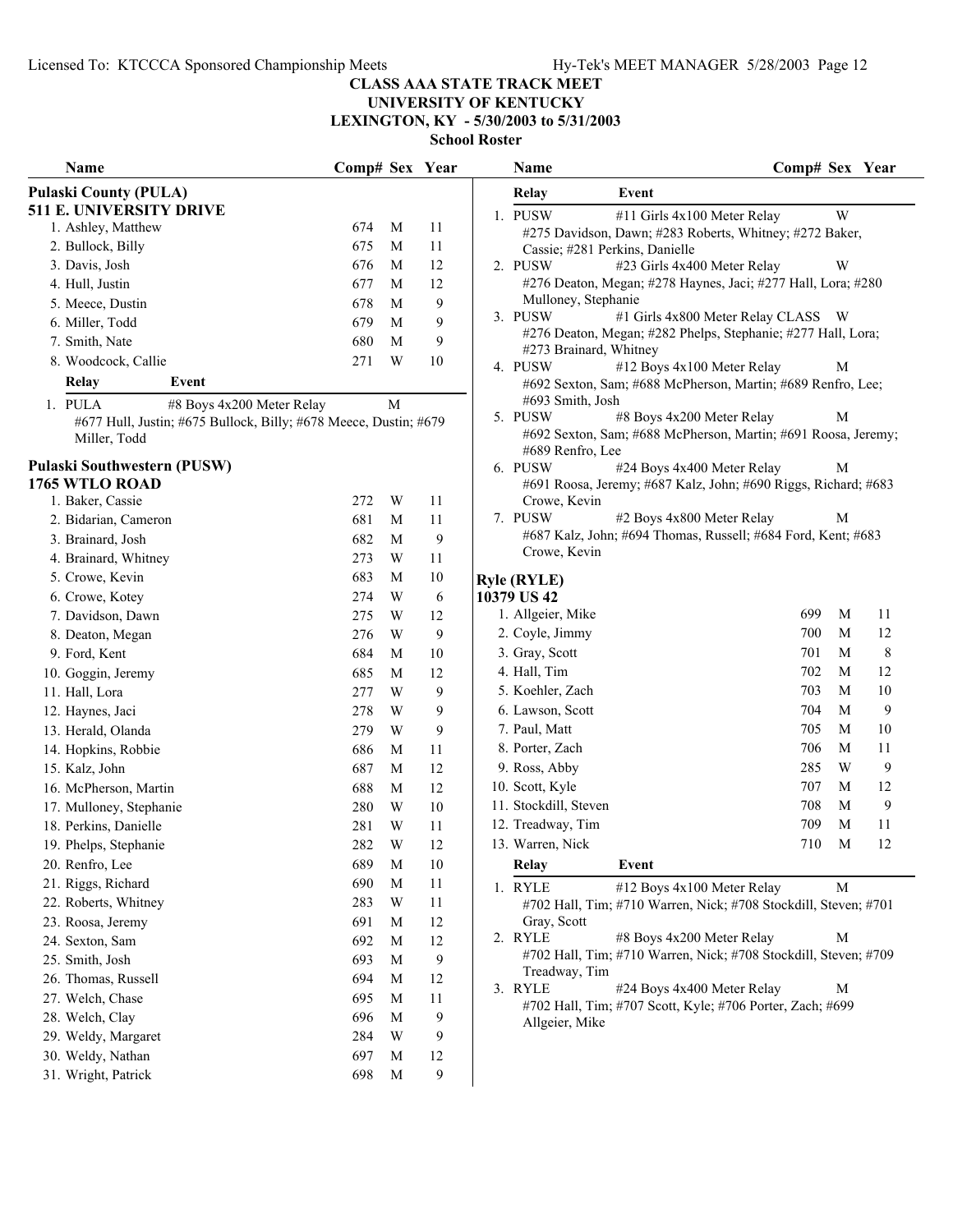# **UNIVERSITY OF KENTUCKY**

**LEXINGTON, KY - 5/30/2003 to 5/31/2003**

|                      | Name                                                                                | Comp# Sex |   | Year |
|----------------------|-------------------------------------------------------------------------------------|-----------|---|------|
|                      | <b>Sacred Heart (SHEA)</b>                                                          |           |   |      |
|                      | <b>3175 LEXINGTON ROAD</b>                                                          |           |   |      |
|                      | 1. Erny, Elizabeth                                                                  | 286       | W | 12   |
|                      | 2. Hill, Kipling                                                                    | 287       | W | 9    |
|                      | 3. King, Caroline                                                                   | 288       | W | 11   |
|                      | 4. Peterson, Katherine                                                              | 289       | W | 9    |
|                      | 5. Ryan, Katie                                                                      | 290       | W | 12   |
|                      | 6. Ryan, Leah                                                                       | 291       | W | 9    |
|                      | 7. Schilling, Eileen                                                                | 292       | W | 12   |
|                      | 8. Schueler, Maddie                                                                 | 293       | W | 11   |
|                      | 9. Smith, Hayley                                                                    | 294       | W | 10   |
|                      | 10. Stengel, Madonna                                                                | 295       | W | 9    |
|                      | 11. Traud, Stephanie                                                                | 296       | W | 11   |
|                      | 12. Wells, Katie                                                                    | 297       | W | 10   |
|                      | 13. Winebrenner, Brooke                                                             | 298       | W | 11   |
|                      | Relay<br>Event                                                                      |           |   |      |
| $\mathbf{1}_{\cdot}$ | <b>SHEA</b><br>#23 Girls 4x400 Meter Relay                                          |           | W |      |
|                      | #291 Ryan, Leah; #289 Peterson, Katherine; #298 Winebrenner,                        |           |   |      |
|                      | Brooke; #288 King, Caroline                                                         |           |   |      |
| 2.                   | <b>SHEA</b><br>#1 Girls 4x800 Meter Relay CLASS                                     |           | W |      |
|                      | #293 Schueler, Maddie; #287 Hill, Kipling; #297 Wells, Katie;<br>#291 Ryan, Leah    |           |   |      |
|                      | Scott (SCOT)                                                                        |           |   |      |
|                      | <b>5400 OLD TAYLOR MILL ROAD</b>                                                    |           |   |      |
|                      | 1. Biedenbender, Jerry                                                              | 711       | М | 12   |
|                      | 2. Brunwart, Liz                                                                    | 299       | W | 7    |
|                      | 3. Crook, Lauren                                                                    | 300       | W | 12   |
|                      | 4. Dodson, Caleb                                                                    | 712       | М | 11   |
|                      | 5. Dukes, Kortni                                                                    | 301       | W | 9    |
|                      | 6. Poland, Russell                                                                  | 713       | М | 12   |
|                      | 7. Reusch, Caitlin                                                                  | 302       | W | 10   |
|                      | 8. Robinson, India                                                                  | 303       | W | 10   |
|                      | 9. Smith, Renee                                                                     | 304       | W | 11   |
|                      | 10. Withers, Bethany                                                                | 305       | W | 9    |
|                      | Relay<br>Event                                                                      |           |   |      |
|                      | #1 Girls 4x800 Meter Relay CLASS W<br><b>SCOT</b>                                   |           |   |      |
|                      | #304 Smith, Renee; #305 Withers, Bethany; #301 Dukes, Kortni;<br>#300 Crook, Lauren |           |   |      |
|                      | <b>Scott County (SCCO)</b>                                                          |           |   |      |
|                      | <b>1080 CARDINAL DRIVE</b>                                                          |           |   |      |
|                      | 1. Halasek, Andrea                                                                  | 306       | W | 10   |
|                      | 2. Sabbatine, Andrea                                                                | 307       | W | 9    |
|                      | 3. Trumbo, CT                                                                       | 714       | М | 10   |
|                      |                                                                                     |           |   |      |
|                      | Seneca (SENE)<br><b>3510 GOLDSMITH LANE</b>                                         |           |   |      |
|                      | 1. Burrell, Jonath                                                                  | 715       | М | 11   |
|                      | 2. Ellery, Tyson                                                                    | 716       | М | 11   |
|                      | 3. Haskins, Jermaine                                                                | 717       | М | 11   |
|                      | 4. Howard, Dominic                                                                  | 718       | М | 11   |
|                      | 5. Jones, Demarco                                                                   | 719       | M | 11   |
|                      |                                                                                     |           |   |      |

| Name                  |                                                                                             | Comp# Sex Year |   |    | Name                          | Comp# Sex Year                                                                                |   |    |
|-----------------------|---------------------------------------------------------------------------------------------|----------------|---|----|-------------------------------|-----------------------------------------------------------------------------------------------|---|----|
| d Heart (SHEA)        |                                                                                             |                |   |    | 6. Neal, Angelo               | 720                                                                                           | M | 10 |
| <b>LEXINGTON ROAD</b> |                                                                                             |                |   |    | 7. Williams, Gary             | 721                                                                                           | M | 11 |
| Erny, Elizabeth       |                                                                                             | 286            | W | 12 | Relay                         | Event                                                                                         |   |    |
| Hill, Kipling         |                                                                                             | 287            | W | 9  | 1. SENE                       | #12 Boys 4x100 Meter Relay                                                                    | M |    |
| King, Caroline        |                                                                                             | 288            | W | 11 |                               | #719 Jones, Demarco; #718 Howard, Dominic; #720 Neal, Angelo;                                 |   |    |
| Peterson, Katherine   |                                                                                             | 289            | W | 9  | #715 Burrell, Jonath          |                                                                                               |   |    |
| Ryan, Katie           |                                                                                             | 290            | W | 12 |                               |                                                                                               |   |    |
| Ryan, Leah            |                                                                                             | 291            | W | 9  | <b>Shelby County (SHCO)</b>   |                                                                                               |   |    |
| Schilling, Eileen     |                                                                                             | 292            | W | 12 | PO BOX 69                     |                                                                                               |   |    |
| Schueler, Maddie      |                                                                                             | 293            | W | 11 | <b>1701 FRANKFORT ROAD</b>    |                                                                                               |   |    |
| Smith, Hayley         |                                                                                             | 294            | W | 10 | 1. Hinkle, John               | 722                                                                                           | M | 10 |
| Stengel, Madonna      |                                                                                             | 295            | W | 9  | 2. Hinkle, Rebecca            | 308                                                                                           | W | 7  |
| Traud, Stephanie      |                                                                                             | 296            | W | 11 | 3. Simms, Rebecca             | 309                                                                                           | W | 9  |
| Wells, Katie          |                                                                                             | 297            | W | 10 | 4. Williams, Lee Ann          | 310                                                                                           | W | 8  |
| Winebrenner, Brooke   |                                                                                             | 298            | W | 11 | 5. York, Whitney              | 311                                                                                           | W | 9  |
| Relay                 | Event                                                                                       |                |   |    | Relay                         | Event                                                                                         |   |    |
| <b>SHEA</b>           | #23 Girls 4x400 Meter Relay                                                                 |                | W |    | 1. SHCO                       | #23 Girls 4x400 Meter Relay                                                                   | W |    |
|                       | #291 Ryan, Leah; #289 Peterson, Katherine; #298 Winebrenner,<br>Brooke; #288 King, Caroline |                |   |    | Whitney; #308 Hinkle, Rebecca | #309 Simms, Rebecca; #310 Williams, Lee Ann; #311 York,                                       |   |    |
| SHEA                  | #1 Girls 4x800 Meter Relay CLASS W                                                          |                |   |    | <b>South Laurel (SLAU)</b>    |                                                                                               |   |    |
|                       | #293 Schueler, Maddie; #287 Hill, Kipling; #297 Wells, Katie;                               |                |   |    | 201S. LAUREL ROAD             |                                                                                               |   |    |
| #291 Ryan, Leah       |                                                                                             |                |   |    | 1. Bazler, Joey               | 723                                                                                           | M | 12 |
|                       |                                                                                             |                |   |    | 2. Clark, Jamie               | 312                                                                                           | W | 8  |
| (SCOT)                | <b>OLD TAYLOR MILL ROAD</b>                                                                 |                |   |    | 3. Goins, Nick                | 724                                                                                           | M | 10 |
| Biedenbender, Jerry   |                                                                                             | 711            | M | 12 | 4. Holt, Lauren               | 313                                                                                           | W | 12 |
| Brunwart, Liz         |                                                                                             | 299            | W | 7  | 5. Huffman, Jimmy             | 725                                                                                           | M | 9  |
|                       |                                                                                             |                | W | 12 | 6. LaBore, David              | 726                                                                                           | M | 10 |
| Crook, Lauren         |                                                                                             | 300            |   |    | 7. Lewis, Jordan              | 727                                                                                           | M | 12 |
| Dodson, Caleb         |                                                                                             | 712            | M | 11 | 8. Lewis, Mike                | 728                                                                                           | M | 10 |
| Dukes, Kortni         |                                                                                             | 301            | W | 9  | 9. Messer, Josh               | 729                                                                                           | M | 8  |
| Poland, Russell       |                                                                                             | 713            | M | 12 | 10. Mullins, Josh             | 730                                                                                           | M | 11 |
| Reusch, Caitlin       |                                                                                             | 302            | W | 10 | 11. Proffit, Kenneth          | 731                                                                                           | M | 12 |
| Robinson, India       |                                                                                             | 303            | W | 10 | 12. Reed, Whitney             | 314                                                                                           | W | 10 |
| Smith, Renee          |                                                                                             | 304            | W | 11 |                               |                                                                                               | M |    |
| Withers, Bethany      |                                                                                             | 305            | W | 9  | 13. Spray, Michael            | 732                                                                                           |   | 11 |
| Relay                 | Event                                                                                       |                |   |    | 14. Strojan, Matt             | 733                                                                                           | M | 10 |
| SCOT                  | #1 Girls 4x800 Meter Relay CLASS W                                                          |                |   |    | Relay                         | Event                                                                                         |   |    |
| #300 Crook, Lauren    | #304 Smith, Renee; #305 Withers, Bethany; #301 Dukes, Kortni;                               |                |   |    | 1. SLAU                       | #12 Boys 4x100 Meter Relay<br>#732 Spray, Michael; #724 Goins, Nick; #726 LaBore, David; #727 | М |    |
| <b>County (SCCO)</b>  |                                                                                             |                |   |    | Lewis, Jordan<br>2. SLAU      | #24 Boys 4x400 Meter Relay                                                                    |   |    |
| CARDINAL DRIVE        |                                                                                             |                |   |    |                               | #732 Spray, Michael; #725 Huffman, Jimmy; #726 LaBore, David;                                 | M |    |
| Halasek, Andrea       |                                                                                             | 306            | W | 10 | #727 Lewis, Jordan            |                                                                                               |   |    |
| Sabbatine, Andrea     |                                                                                             | 307            | W | 9  | 3. SLAU                       | #2 Boys 4x800 Meter Relay                                                                     | М |    |
| Trumbo, CT            |                                                                                             | 714            | M | 10 | Huffman, Jimmy                | #732 Spray, Michael; #730 Mullins, Josh; #723 Bazler, Joey; #725                              |   |    |
| a (SENE)              |                                                                                             |                |   |    |                               |                                                                                               |   |    |
| <b>GOLDSMITH LANE</b> |                                                                                             |                |   |    |                               |                                                                                               |   |    |
|                       |                                                                                             |                |   |    |                               |                                                                                               |   |    |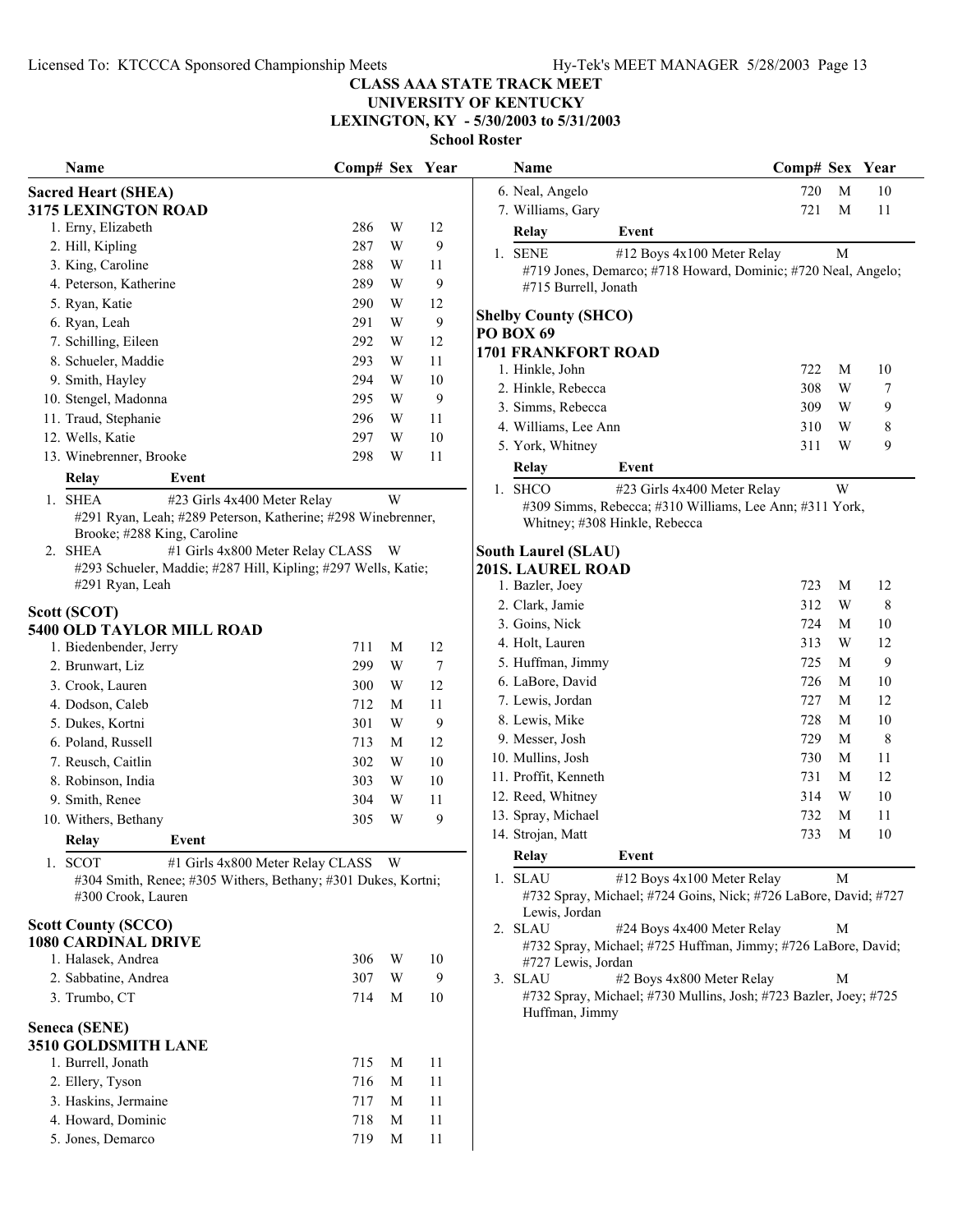## **UNIVERSITY OF KENTUCKY**

**LEXINGTON, KY - 5/30/2003 to 5/31/2003**

| Name                                                                                                                                                                                                                                                              | Comp# Sex Year |             |        | Name                                                    | Comp# Sex Year |   |        |
|-------------------------------------------------------------------------------------------------------------------------------------------------------------------------------------------------------------------------------------------------------------------|----------------|-------------|--------|---------------------------------------------------------|----------------|---|--------|
| <b>South Oldham (SOLD)</b>                                                                                                                                                                                                                                        |                |             |        | 2. Gage, Danielle                                       | 321            | W | 11     |
| <b>5900 HIGHWAY 329</b>                                                                                                                                                                                                                                           |                |             |        | 3. Gailey, Emma                                         | 322            | W | 12     |
| 1. Clark, Kal                                                                                                                                                                                                                                                     | 734            | M           | 12     | 4. Hayes, Ashleigh                                      | 323            | W | 12     |
| 2. Dugan, Brian                                                                                                                                                                                                                                                   | 735            | $\mathbf M$ | 10     | 5. Taylor, Allison                                      | 324            | W | 11     |
| 3. Geers, Holly                                                                                                                                                                                                                                                   | 315            | W           | 12     |                                                         |                |   |        |
| 4. Mattern, Kristen                                                                                                                                                                                                                                               | 316            | W           | 10     | <b>Trinity (TRIN)</b>                                   |                |   |        |
| 5. Miller, Aaron                                                                                                                                                                                                                                                  | 736            | M           | 11     | <b>4011 SHELBYVILLE ROAD</b><br>1. Daly, Pat            | 759            | M | 10     |
| 6. Murner, Daniel                                                                                                                                                                                                                                                 | 737            | M           | 9      | 2. Flynn, Eric                                          | 760            | M | $10\,$ |
| 7. Nixon, Michelle                                                                                                                                                                                                                                                | 317            | W           | 11     | 3. Hochstrasser, Ben                                    | 761            | M | $10\,$ |
| 8. Puskar, Ondrej                                                                                                                                                                                                                                                 | 738            | M           | 11     |                                                         | 762            | M | 12     |
| 9. Roundtree, Chelsea                                                                                                                                                                                                                                             | 318            | W           | 11     | 4. Hopper, Sean                                         | 763            | M | 12     |
| 10. Stoner, Deborah                                                                                                                                                                                                                                               | 319            | W           | 12     | 5. McBroom, Tashawn                                     |                |   |        |
| 11. Walcott, Dusty                                                                                                                                                                                                                                                | 739            | M           | 12     | 6. McKenzie, Brendan                                    | 764            | M | 11     |
| 12. Weingardt, Matt                                                                                                                                                                                                                                               | 740            | M           | 11     | 7. Minogue, Kenny                                       | 765            | M | 9      |
| Relay<br>Event                                                                                                                                                                                                                                                    |                |             |        | 8. Neblett, Glenn                                       | 766            | M | 11     |
| 1. SOLD<br>#2 Boys 4x800 Meter Relay                                                                                                                                                                                                                              |                | $\mathbf M$ |        | 9. Raidt, Michael                                       | 767            | M | 11     |
| #740 Weingardt, Matt; #734 Clark, Kal; #739 Walcott, Dusty; #735                                                                                                                                                                                                  |                |             |        | 10. Short, Tyler                                        | 768            | M | 10     |
| Dugan, Brian                                                                                                                                                                                                                                                      |                |             |        | 11. Thompson, Graham                                    | 769            | M | 10     |
|                                                                                                                                                                                                                                                                   |                |             |        | <b>Relay</b><br>Event                                   |                |   |        |
| <b>St. Xavier (STX)</b>                                                                                                                                                                                                                                           |                |             |        | 1. TRIN<br>#2 Boys 4x800 Meter Relay                    |                | M |        |
| <b>1609 POPLAR LEVEL ROAD</b>                                                                                                                                                                                                                                     |                |             |        | #768 Short, Tyler; #769 Thompson, Graham; #765 Minogue, |                |   |        |
| 1. Amburgy, Scott                                                                                                                                                                                                                                                 | 741            | M           | 12     | Kenny; #759 Daly, Pat                                   |                |   |        |
| 2. Boniakowski, Paul                                                                                                                                                                                                                                              | 742            | $\mathbf M$ | $10\,$ | <b>Warren Central (WARC)</b>                            |                |   |        |
| 3. Boyle, Robby                                                                                                                                                                                                                                                   | 743            | M           | 12     | 559 MORGANTOWN ROAD                                     |                |   |        |
| 4. Burnett, James                                                                                                                                                                                                                                                 | 744            | M           | 11     | 1. Dewalt, Lonnell                                      | 770            | M | 11     |
| 5. Cameron, Chris                                                                                                                                                                                                                                                 | 745            | $\mathbf M$ | 10     | 2. Feagins, Shenika                                     | 325            | W | 12     |
| 6. Curtis, Bobby                                                                                                                                                                                                                                                  | 746            | $\mathbf M$ | 12     | 3. Odom, Derrick                                        | 771            | M | 10     |
| 7. Davis, Justin                                                                                                                                                                                                                                                  | 747            | M           | $10\,$ |                                                         |                |   |        |
| 8. Gandenberger, James                                                                                                                                                                                                                                            | 748            | M           | 12     | <b>Whitley County (WHCO)</b>                            |                |   |        |
| 9. Gooch, Justin                                                                                                                                                                                                                                                  | 749            | M           | 11     | <b>350 BOULEVARD OF CHAMPION</b>                        |                |   |        |
| 10. Heuser, Chip                                                                                                                                                                                                                                                  | 750            | M           | 12     | 1. Darnell, Brandi                                      | 326            | W | 11     |
| 11. McClain, Scott                                                                                                                                                                                                                                                | 751            | $\mathbf M$ | 9      | 2. Fuson, Andrew                                        | 772            | M | 12     |
| 12. Pyles, Brian                                                                                                                                                                                                                                                  | 752            | M           | 11     | 3. Haynes, Kayla                                        | 327            | W | 9      |
| 13. Snyder, Eric                                                                                                                                                                                                                                                  | 753            | M           | 11     | 4. Perkins, Stacy                                       | 328            | W | 9      |
| 14. Spalding, Shawn                                                                                                                                                                                                                                               | 754            | $\mathbf M$ | 9      |                                                         |                |   |        |
| 15. Stephens, Morgan                                                                                                                                                                                                                                              | 755            | M           | 10     |                                                         |                |   |        |
| 16. Tronzo, Joseph                                                                                                                                                                                                                                                | 756            | M           | 10     |                                                         |                |   |        |
| 17. Wilkening, Tim                                                                                                                                                                                                                                                | 757            | M           | 11     |                                                         |                |   |        |
| 18. Willenbrink, Zach                                                                                                                                                                                                                                             | 758            | M           | 11     |                                                         |                |   |        |
| Relay<br>Event                                                                                                                                                                                                                                                    |                |             |        |                                                         |                |   |        |
| 1. STX<br>#8 Boys 4x200 Meter Relay<br>#754 Spalding, Shawn; #748 Gandenberger, James; #757<br>Wilkening, Tim; #741 Amburgy, Scott<br>2. STX<br>#24 Boys 4x400 Meter Relay<br>#750 Heuser, Chip; #746 Curtis, Bobby; #742 Boniakowski, Paul;<br>#752 Pyles, Brian |                | M<br>M      |        |                                                         |                |   |        |
| #2 Boys 4x800 Meter Relay<br>3. STX<br>#744 Burnett, James; #749 Gooch, Justin; #752 Pyles, Brian; #758<br>Willenbrink, Zach                                                                                                                                      |                | M           |        |                                                         |                |   |        |
| <b>Tates Creek (TATE)</b><br><b>1111 CENTRE PARKWAY</b>                                                                                                                                                                                                           |                |             |        |                                                         |                |   |        |
| 1. Dumas, Tiffany                                                                                                                                                                                                                                                 | 320 W          |             | 10     |                                                         |                |   |        |

| ivame                                                                            | $\epsilon$ omp# $\epsilon$ sex |             | r ear |
|----------------------------------------------------------------------------------|--------------------------------|-------------|-------|
| 2. Gage, Danielle                                                                | 321                            | W           | 11    |
| 3. Gailey, Emma                                                                  | 322                            | W           | 12    |
| 4. Hayes, Ashleigh                                                               | 323                            | W           | 12    |
| 5. Taylor, Allison                                                               | 324                            | W           | 11    |
| <b>Trinity (TRIN)</b>                                                            |                                |             |       |
| <b>4011 SHELBYVILLE ROAD</b>                                                     |                                |             |       |
| 1. Daly, Pat                                                                     | 759                            | M           | 10    |
| 2. Flynn, Eric                                                                   | 760                            | М           | 10    |
| 3. Hochstrasser, Ben                                                             | 761                            | M           | 10    |
| 4. Hopper, Sean                                                                  | 762                            | M           | 12    |
| 5. McBroom, Tashawn                                                              | 763                            | M           | 12    |
| 6. McKenzie, Brendan                                                             | 764                            | M           | 11    |
| 7. Minogue, Kenny                                                                | 765                            | M           | 9     |
| 8. Neblett, Glenn                                                                | 766                            | M           | 11    |
| 9. Raidt, Michael                                                                | 767                            | $\mathbf M$ | 11    |
| 10. Short, Tyler                                                                 | 768                            | M           | 10    |
| 11. Thompson, Graham                                                             | 769                            | M           | 10    |
| Relay<br>Event                                                                   |                                |             |       |
| <b>TRIN</b><br>#2 Boys 4x800 Meter Relay<br>1.                                   |                                | M           |       |
| #768 Short, Tyler; #769 Thompson, Graham; #765 Minogue,<br>Kenny; #759 Daly, Pat |                                |             |       |
| Warren Central (WARC)                                                            |                                |             |       |
| <b>559 MORGANTOWN ROAD</b>                                                       |                                |             |       |
| 1. Dewalt, Lonnell                                                               | 770                            | M           | 11    |
| 2. Feagins, Shenika                                                              | 325                            | W           | 12    |
| 3. Odom, Derrick                                                                 | 771                            | M           | 10    |
| <b>Whitley County (WHCO)</b>                                                     |                                |             |       |
| <b>350 BOULEVARD OF CHAMPION</b>                                                 |                                |             |       |
| 1. Darnell, Brandi                                                               | 326                            | W           | 11    |
| 2. Fuson, Andrew                                                                 | 772                            | M           | 12    |
| 3. Haynes, Kayla                                                                 | 327                            | W           | 9     |
| 4. Perkins, Stacy                                                                | 328                            | W           | 9     |
|                                                                                  |                                |             |       |